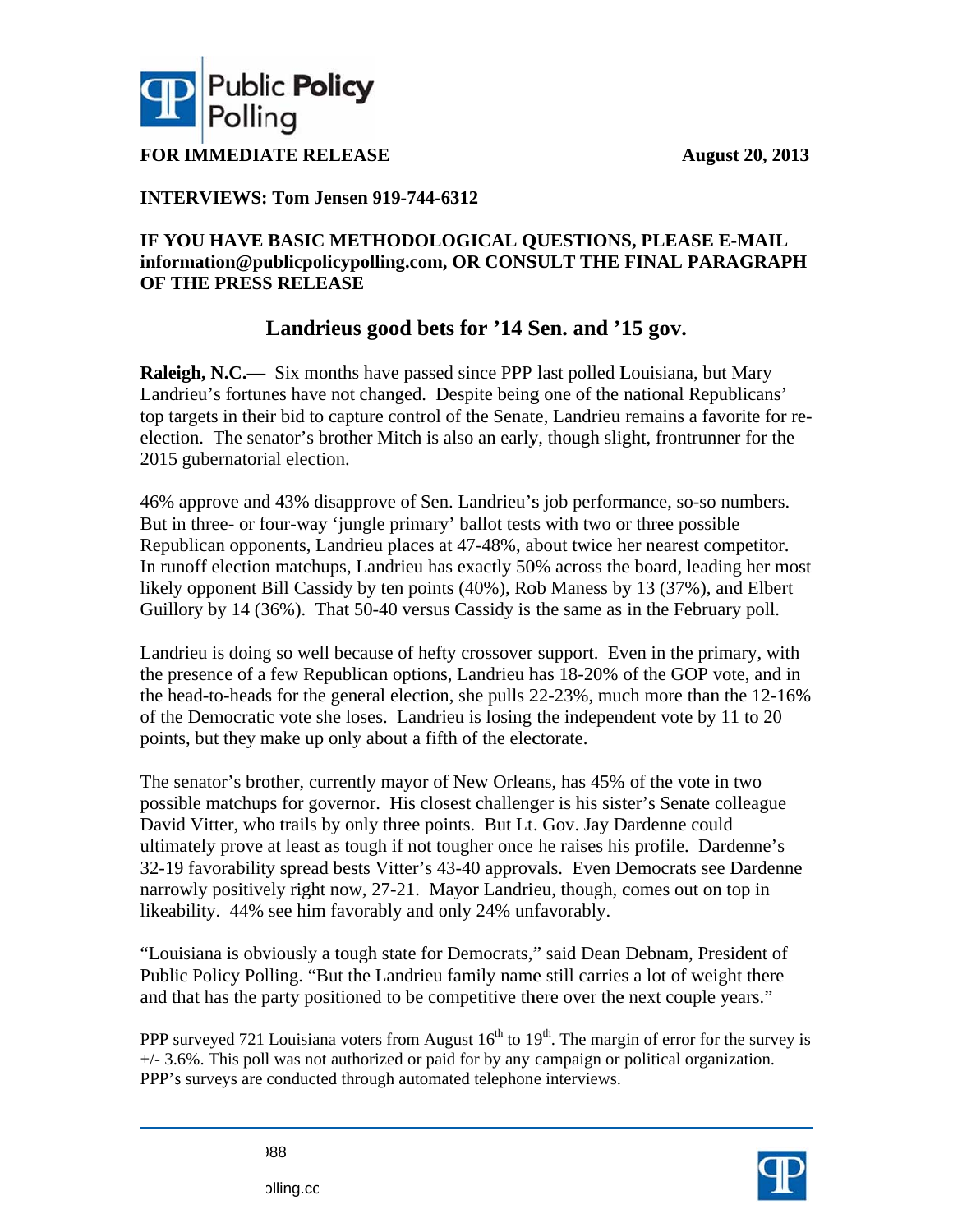

### **Louisiana Survey Results**

| Q1 | Do you approve or disapprove of President<br>Barack Obama's job performance?                                                       |    |
|----|------------------------------------------------------------------------------------------------------------------------------------|----|
|    |                                                                                                                                    |    |
|    |                                                                                                                                    |    |
|    |                                                                                                                                    |    |
| Q2 | Do you approve or disapprove of Senator Mary<br>Landrieu's job performance?                                                        |    |
|    | Approve 46% Not sure 10%                                                                                                           |    |
| Q3 | Disapprove43%<br>Do you have a favorable or unfavorable opinion<br>of Bill Cassidy?                                                |    |
|    |                                                                                                                                    |    |
|    |                                                                                                                                    |    |
|    |                                                                                                                                    |    |
| Q4 | Do you have a favorable or unfavorable opinion<br>of Elbert Guillory?                                                              |    |
|    |                                                                                                                                    |    |
|    |                                                                                                                                    |    |
|    |                                                                                                                                    |    |
| Q5 | Do you have a favorable or unfavorable opinion<br>of Rob Maness?                                                                   |    |
|    |                                                                                                                                    |    |
|    |                                                                                                                                    |    |
|    |                                                                                                                                    |    |
| Q6 | If the candidates for Senate next year were<br>Republican Bill Cassidy, Republican Elbert<br>Guillory, Democrat Mary Landrieu, and |    |
|    | Republican Rob Maness, who would you vote<br>for?                                                                                  |    |
|    |                                                                                                                                    |    |
|    |                                                                                                                                    | 6% |
|    |                                                                                                                                    |    |
|    |                                                                                                                                    |    |
|    |                                                                                                                                    |    |

| Q7 | If the candidates for Senate next year were just<br>Republican Bill Cassidy, Democrat Mary<br>Landrieu, and Republican Rob Maness, who<br>would you vote for? |  |
|----|---------------------------------------------------------------------------------------------------------------------------------------------------------------|--|
|    |                                                                                                                                                               |  |
|    |                                                                                                                                                               |  |
|    |                                                                                                                                                               |  |
|    |                                                                                                                                                               |  |
| Q8 | If the candidates for Senate next year were just<br>Republican Bill Cassidy and Democrat Mary<br>Landrieu, who would you vote for?                            |  |
|    |                                                                                                                                                               |  |
|    |                                                                                                                                                               |  |
|    |                                                                                                                                                               |  |
| Q9 | If the candidates for Senate next year were just<br>Republican Elbert Guillory and Democrat Mary<br>Landrieu, who would you vote for?                         |  |
|    |                                                                                                                                                               |  |
|    |                                                                                                                                                               |  |
|    |                                                                                                                                                               |  |
|    | Q10 If the candidates for Senate next year were just<br>Republican Rob Maness and Democrat Mary<br>Landrieu, who would you vote for?                          |  |
|    |                                                                                                                                                               |  |
|    |                                                                                                                                                               |  |
|    |                                                                                                                                                               |  |
|    | Q11 Do you approve or disapprove of Senator<br>David Vitter's job performance?                                                                                |  |
|    | Approve 43% Not sure 17%                                                                                                                                      |  |
|    | Disapprove40%                                                                                                                                                 |  |

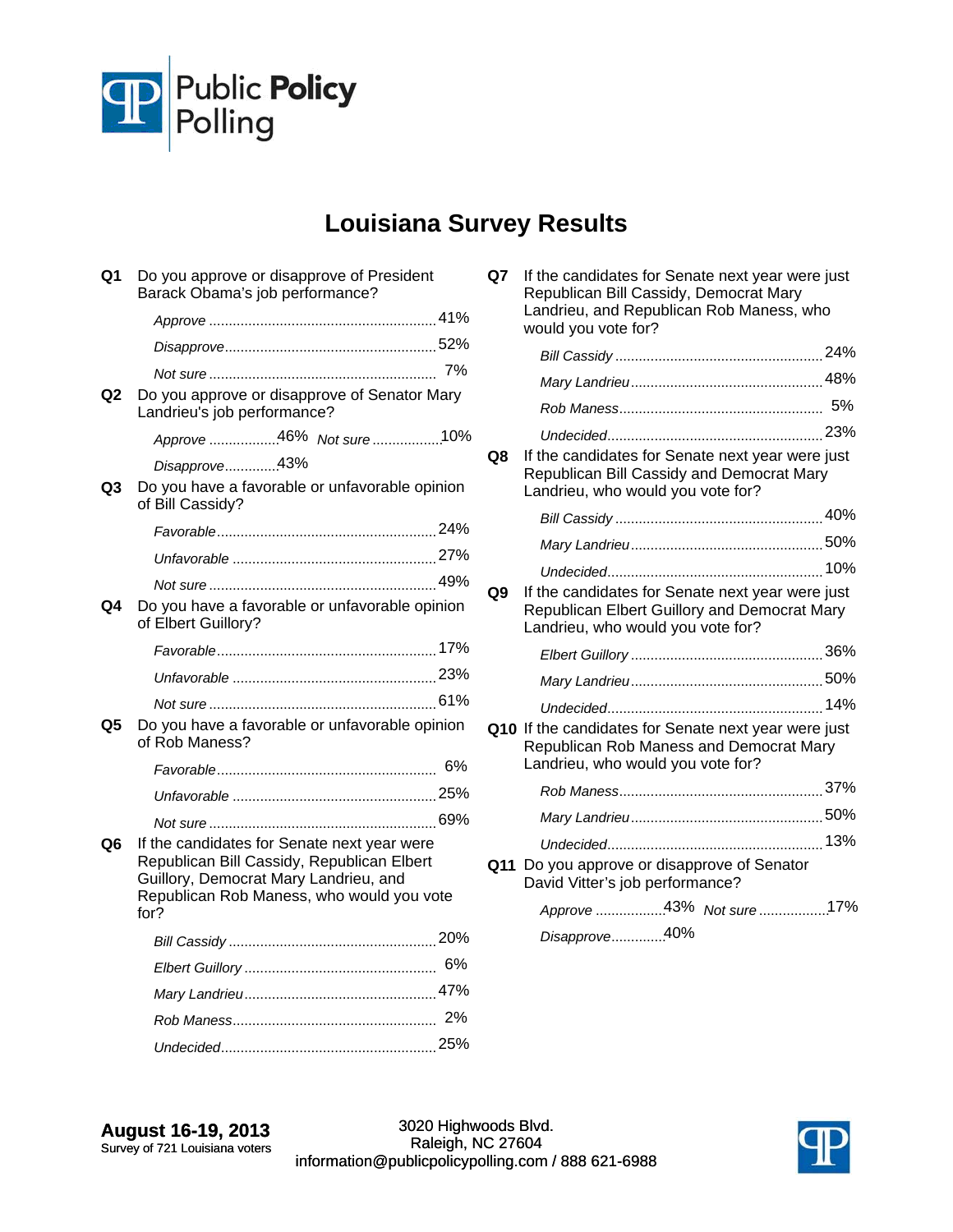

| Q12 Do you have a favorable or unfavorable opinion<br>of Jay Dardenne?                                                             |  |
|------------------------------------------------------------------------------------------------------------------------------------|--|
|                                                                                                                                    |  |
|                                                                                                                                    |  |
|                                                                                                                                    |  |
| Q13 Do you have a favorable or unfavorable opinion<br>of Mitch Landrieu?                                                           |  |
|                                                                                                                                    |  |
|                                                                                                                                    |  |
|                                                                                                                                    |  |
| Q14 If the candidates for Governor in 2015 were<br>Republican David Vitter and Democrat Mitch<br>Landrieu, who would you vote for? |  |
|                                                                                                                                    |  |
|                                                                                                                                    |  |
|                                                                                                                                    |  |
| Q15 If the candidates for Governor in 2015 were<br>Republican Jay Dardenne and Democrat Mitch<br>Landrieu, who would you vote for? |  |
|                                                                                                                                    |  |
|                                                                                                                                    |  |
|                                                                                                                                    |  |
| Q16 In the last presidential election, did you vote for<br>Barack Obama or Mitt Romney?                                            |  |
|                                                                                                                                    |  |
|                                                                                                                                    |  |
|                                                                                                                                    |  |

| conservative, or very conservative?                                                                                                    |  |
|----------------------------------------------------------------------------------------------------------------------------------------|--|
|                                                                                                                                        |  |
|                                                                                                                                        |  |
|                                                                                                                                        |  |
|                                                                                                                                        |  |
|                                                                                                                                        |  |
| Q18 If you are a woman, press 1. If a man, press 2.                                                                                    |  |
|                                                                                                                                        |  |
|                                                                                                                                        |  |
| Q19 If you are a Democrat, press 1. If a Republican,<br>press 2. If you are an independent or identify<br>with another party, press 3. |  |
|                                                                                                                                        |  |
|                                                                                                                                        |  |
|                                                                                                                                        |  |
| Q20 If you are white, press 1. If African-American,<br>press 2. If other, press 3.                                                     |  |
|                                                                                                                                        |  |
|                                                                                                                                        |  |
|                                                                                                                                        |  |
| Q21 If you are 18 to 45 years old, press 1. If 46 to<br>65, press 2. If you are older than 65, press 3.                                |  |
|                                                                                                                                        |  |
|                                                                                                                                        |  |
|                                                                                                                                        |  |

**Q17** Would you describe yourself as very liberal, somewhat liberal, moderate, somewhat

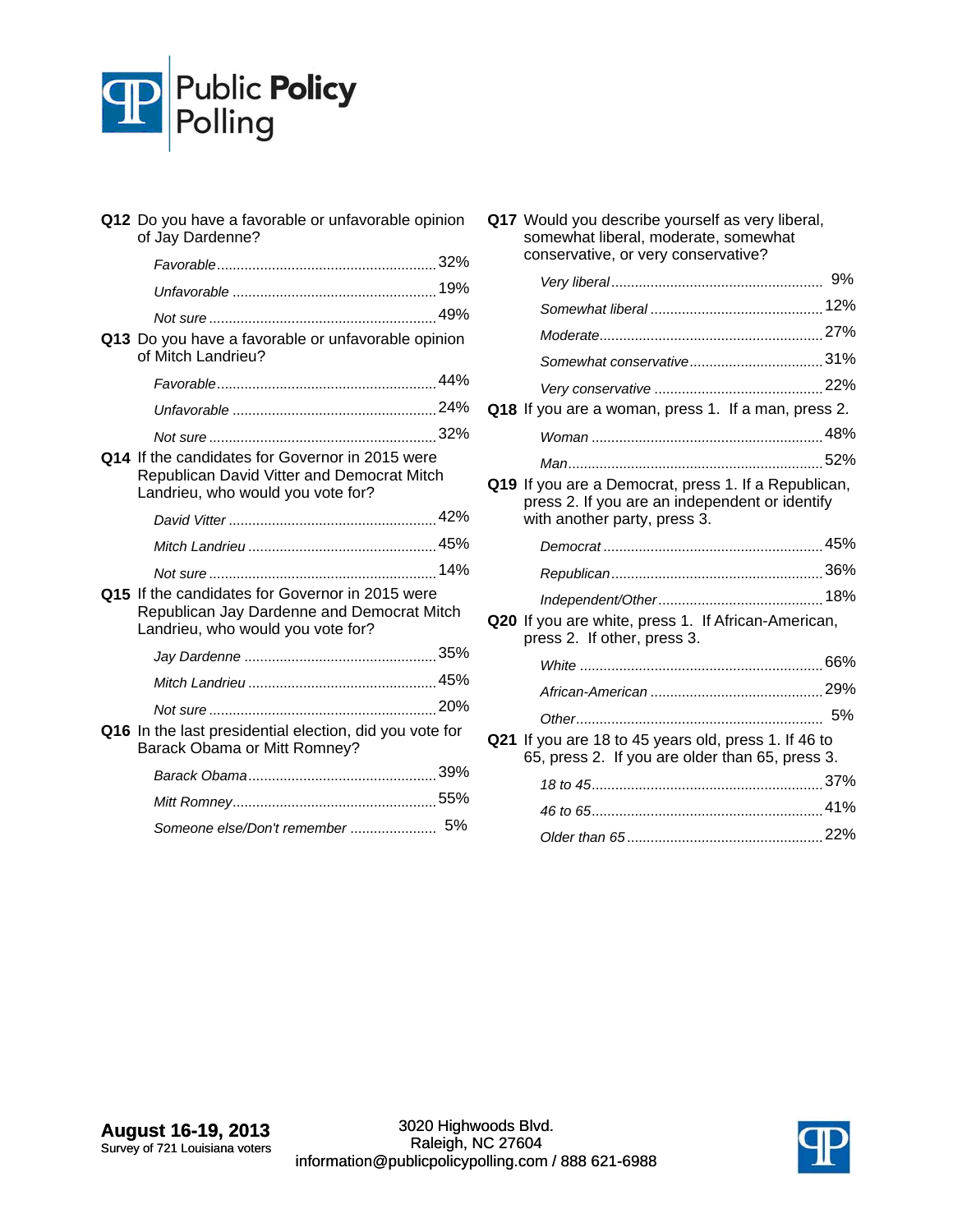

|                |      |               | <b>2012 Vote</b> |                                     |  |
|----------------|------|---------------|------------------|-------------------------------------|--|
|                | Base | <b>Barack</b> | Obama Romney     | Mitt Someone else/Don't<br>remember |  |
| Obama Approval |      |               |                  |                                     |  |
| Approve 41%    |      | 88%           | 10%              | 13%                                 |  |
| Disapprove     | 52%  | 3%            | 84%              | 75%                                 |  |
| Not sure       | 7%   | 9%            | 5%               | 11%                                 |  |

|                                  |      | <b>2012 Vote</b> |              |                                     |  |
|----------------------------------|------|------------------|--------------|-------------------------------------|--|
|                                  | Base | Barack           | Obama Romney | Mitt Someone else/Don't<br>remember |  |
| <b>Mary Landrieu</b><br>Approval |      |                  |              |                                     |  |
| Approve 46%                      |      | 80%              | 21%          | 58%                                 |  |
| <b>Disapprove</b>                | 43%  | 11%              | 67%          | 39%                                 |  |
| Not sure 10%                     |      | 9%               | 12%          | 2%                                  |  |

|                             |      | <b>2012 Vote</b> |              |                                     |
|-----------------------------|------|------------------|--------------|-------------------------------------|
|                             | Base | Barack I         | Obama Romney | Mitt Someone else/Don't<br>remember |
| <b>Cassidy Favorability</b> |      |                  |              |                                     |
| Favorable   24%             |      | 16%              | 31%          | 7%                                  |
| Unfavorable 27%             |      | 38%              | 17%          | 51%                                 |
| Not sure                    | 49%  | 46%              | 51%          | 42%                                 |

|                              |      |               | <b>2012 Vote</b> |                                     |  |
|------------------------------|------|---------------|------------------|-------------------------------------|--|
|                              | Base | <b>Barack</b> | Obama Romney     | Mitt Someone else/Don't<br>remember |  |
| <b>Guillory Favorability</b> |      |               |                  |                                     |  |
| Favorable 17%                |      | 19%           | 16%              | 9%                                  |  |
| Unfavorable   23%            |      | 25%           | 20%              | 29%                                 |  |
| Not sure 61%                 |      | 55%           | 64%              | 62%                                 |  |

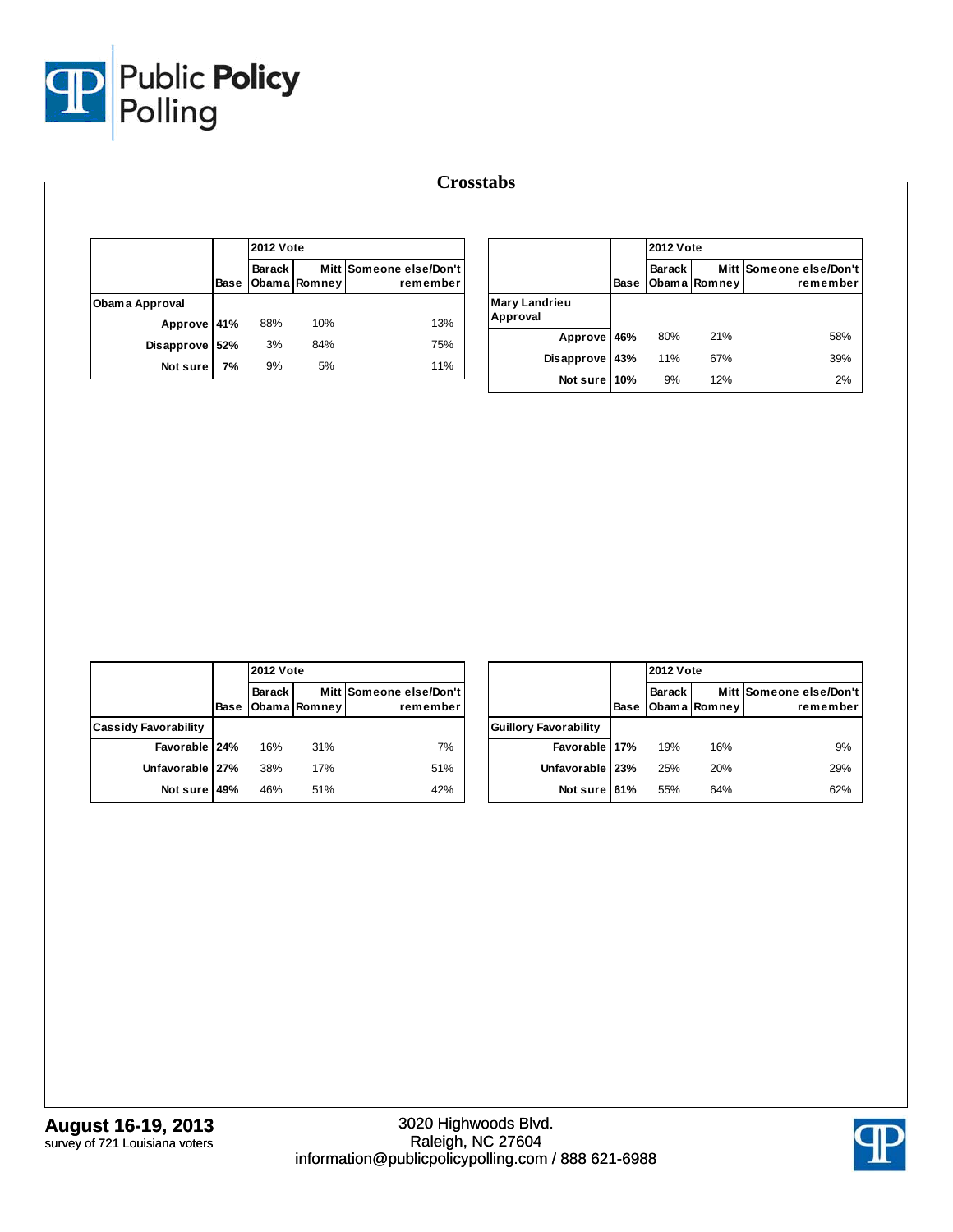

|                            |      |               | <b>2012 Vote</b> |                                     |  |
|----------------------------|------|---------------|------------------|-------------------------------------|--|
|                            | Base | <b>Barack</b> | Obama Romney     | Mitt Someone else/Don't<br>remember |  |
| <b>Maness Favorability</b> |      |               |                  |                                     |  |
| Favorable                  | 6%   | 9%            | 4%               |                                     |  |
| Unfavorable   25%          |      | 31%           | 20%              | 44%                                 |  |
| Not sure                   | 69%  | 60%           | 77%              | 56%                                 |  |

|                                       |      | <b>2012 Vote</b> |              |                                     |
|---------------------------------------|------|------------------|--------------|-------------------------------------|
|                                       | Base | Barack           | Obama Romney | Mitt Someone else/Don't<br>remember |
| Cassidy/Guillory/La-<br>ndrieu/Maness |      |                  |              |                                     |
| <b>Bill Cassidy</b>                   | 20%  | 2%               | 35%          | 7%                                  |
| <b>Elbert Guillory</b>                | 6%   | 4%               | 6%           | 13%                                 |
| Mary Landrieu                         | 47%  | 87%              | 18%          | 54%                                 |
| <b>Rob Maness</b>                     | 2%   |                  | 4%           |                                     |
| Undecided 25%                         |      | 7%               | 37%          | 26%                                 |

|                              |      | <b>2012 Vote</b> |              |                                     |
|------------------------------|------|------------------|--------------|-------------------------------------|
|                              | Base | Barack           | Obama Romney | Mitt Someone else/Don't<br>remember |
| Cassidy/Landrieu/M-<br>aness |      |                  |              |                                     |
| Bill Cassidy 24%             |      | 5%               | 39%          | 7%                                  |
| Mary Landrieu                | 48%  | 85%              | 19%          | 69%                                 |
| <b>Rob Maness</b>            | 5%   | 3%               | 7%           | 2%                                  |
| <b>Undecided</b>             | 23%  | 7%               | 35%          | 22%                                 |

|                     |      | <b>2012 Vote</b> |              |                                     |  |  |
|---------------------|------|------------------|--------------|-------------------------------------|--|--|
|                     | Base | <b>Barack</b>    | Obama Romney | Mitt Someone else/Don't<br>remember |  |  |
| Cassidy/Landrieu    |      |                  |              |                                     |  |  |
| <b>Bill Cassidy</b> | 40%  | 4%               | 67%          | 22%                                 |  |  |
| Mary Landrieu       | 50%  | 90%              | 20%          | 61%                                 |  |  |
| Undecided 10%       |      | 7%               | 13%          | 18%                                 |  |  |

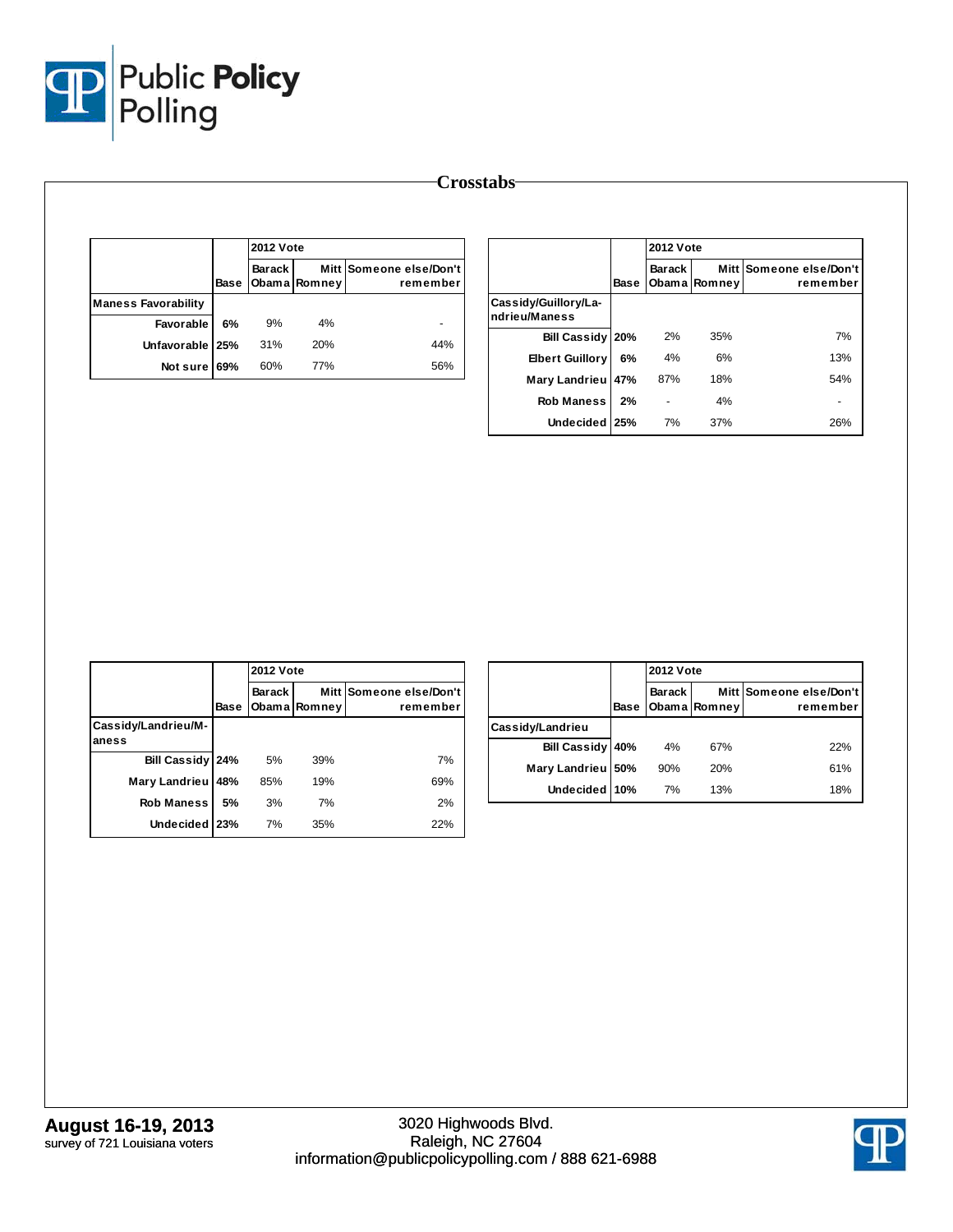

|                        |      | <b>2012 Vote</b> |              |                                     |  |
|------------------------|------|------------------|--------------|-------------------------------------|--|
|                        | Base | Barack I         | Obama Romney | Mitt Someone else/Don't<br>remember |  |
| Guillory/Landrieu      |      |                  |              |                                     |  |
| <b>Elbert Guillory</b> | 36%  | 3%               | 60%          | 24%                                 |  |
| Mary Landrieu 50%      |      | 90%              | 22%          | 58%                                 |  |
| Undecided 14%          |      | 7%               | 18%          | 18%                                 |  |

|                 |      | <b>2012 Vote</b> |              |                                     |  |  |
|-----------------|------|------------------|--------------|-------------------------------------|--|--|
|                 | Base | <b>Barack</b>    | Obama Romney | Mitt Someone else/Don't<br>remember |  |  |
| Maness/Landrieu |      |                  |              |                                     |  |  |
| Rob Maness 37%  |      | 5%               | 61%          | 25%                                 |  |  |
| Mary Landrieu   | 150% | 88%              | 22%          | 56%                                 |  |  |
| Undecided 13%   |      | 8%               | 17%          | 18%                                 |  |  |

|                        |      | <b>2012 Vote</b> |              |                                     |  |  |
|------------------------|------|------------------|--------------|-------------------------------------|--|--|
|                        | Base | Barack I         | Obama Romney | Mitt Someone else/Don't<br>remember |  |  |
| <b>Vitter Approval</b> |      |                  |              |                                     |  |  |
| Approve 43%            |      | 13%              | 65%          | 24%                                 |  |  |
| <b>Disapprove</b>      | 40%  | 65%              | 22%          | 51%                                 |  |  |
| Not sure 17%           |      | 22%              | 14%          | 24%                                 |  |  |

|                          |      |               | <b>2012 Vote</b> |                                     |  |  |  |
|--------------------------|------|---------------|------------------|-------------------------------------|--|--|--|
|                          | Base | <b>Barack</b> | Obama Romney     | Mitt Someone else/Don't<br>remember |  |  |  |
| Dardenne<br>Favorability |      |               |                  |                                     |  |  |  |
| Favorable 32%            |      | 28%           | 35%              | 22%                                 |  |  |  |
| <b>Unfavorable</b>       | 19%  | 24%           | 16%              | 27%                                 |  |  |  |
| Not sure                 | 49%  | 48%           | 49%              | 51%                                 |  |  |  |

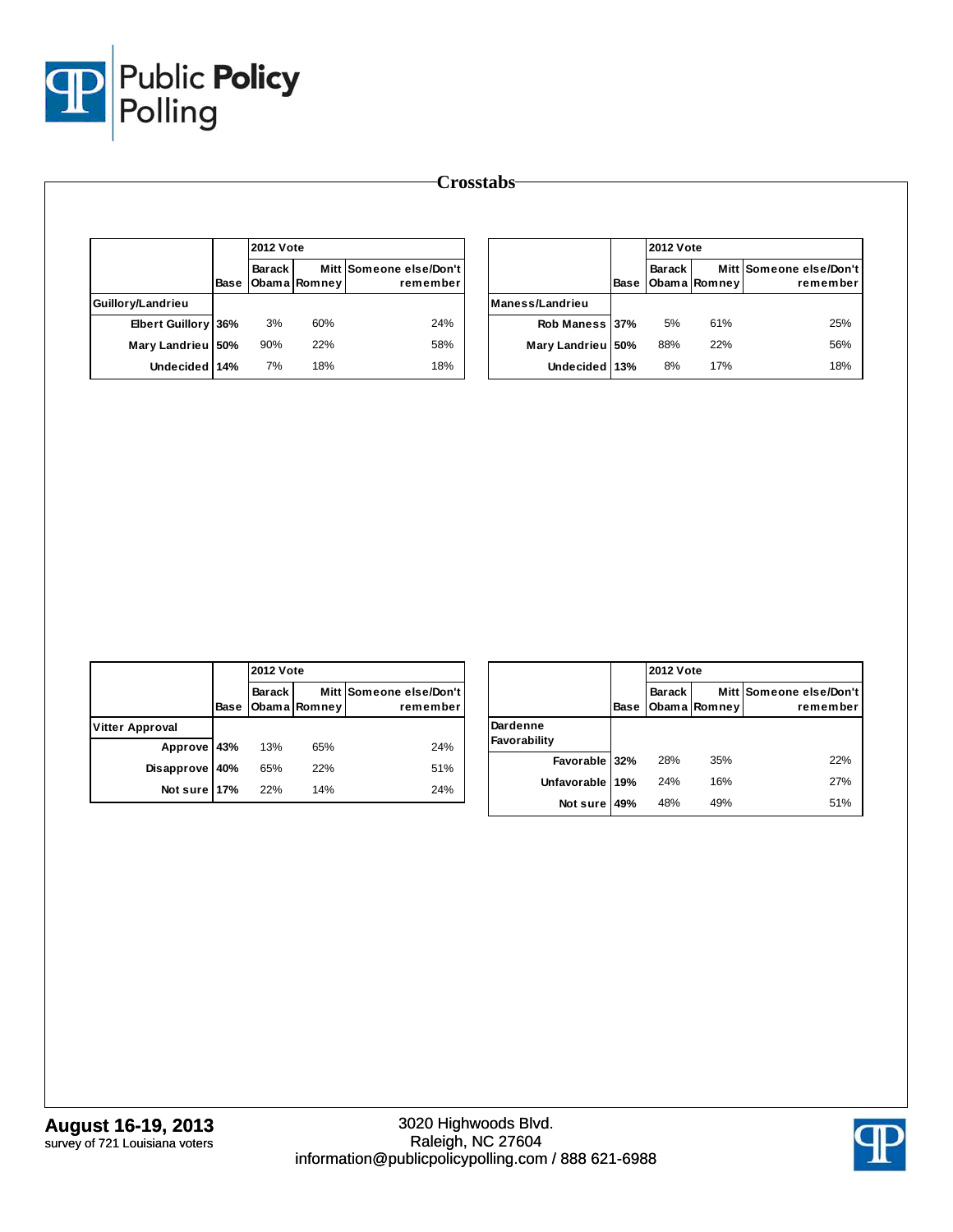

|                                |      | <b>2012 Vote</b> |              |                                     |                          |      | 2012 Vo                |
|--------------------------------|------|------------------|--------------|-------------------------------------|--------------------------|------|------------------------|
|                                | Base | <b>Barack</b>    | Obama Romney | Mitt Someone else/Don't<br>remember |                          | Base | Barack<br><b>Obama</b> |
| Mitch Landrieu<br>Favorability |      |                  |              |                                     | Vitter/Mitch<br>Landrieu |      |                        |
| Favorable                      | 44%  | 63%              | 30%          | 47%                                 | David Vitter             | 42%  | 4%                     |
| <b>Unfavorable</b>             | 24%  | 11%              | 33%          | 31%                                 | Mitch Landrieu           | 45%  | 81%                    |
| Not sure                       | 32%  | 26%              | 37%          | 22%                                 | Not sure                 | 14%  | 16%                    |

|                          |      |               | <b>2012 Vote</b> |                                     |  |  |  |  |
|--------------------------|------|---------------|------------------|-------------------------------------|--|--|--|--|
|                          | Base | <b>Barack</b> | Obama Romney     | Mitt Someone else/Don't<br>remember |  |  |  |  |
| Vitter/Mitch<br>Landrieu |      |               |                  |                                     |  |  |  |  |
| David Vitter   42%       |      | 4%            | 70%              | 13%                                 |  |  |  |  |
| Mitch Landrieu 45%       |      | 81%           | 21%              | 44%                                 |  |  |  |  |
| Not sure 14%             |      | 16%           | 9%               | 43%                                 |  |  |  |  |

|                            |      | <b>2012 Vote</b> |              |                                     |  |  |
|----------------------------|------|------------------|--------------|-------------------------------------|--|--|
|                            | Base | Barack           | Obama Romney | Mitt Someone else/Don't<br>remember |  |  |
| Dardenne/Mitch<br>Landrieu |      |                  |              |                                     |  |  |
| Jay Dardenne 35%           |      | 4%               | 59%          | 9%                                  |  |  |
| Mitch Landrieu 45%         |      | 80%              | 21%          | 43%                                 |  |  |
| Not sure                   | 20%  | 16%              | 20%          | 49%                                 |  |  |

|                |      | Ideology       |               |     |                                                        |      |  |  |
|----------------|------|----------------|---------------|-----|--------------------------------------------------------|------|--|--|
|                | Base | <b>liberal</b> | Very Somewhat |     | Somewhat<br>liberal Moderate conservative conservative | Very |  |  |
| Obama Approval |      |                |               |     |                                                        |      |  |  |
| Approve 41%    |      | 71%            | 77%           | 51% | 24%                                                    | 21%  |  |  |
| Disapprove 52% |      | 18%            | 15%           | 43% | 71%                                                    | 70%  |  |  |
| Not sure       | 7%   | 11%            | 8%            | 6%  | 5%                                                     | 8%   |  |  |

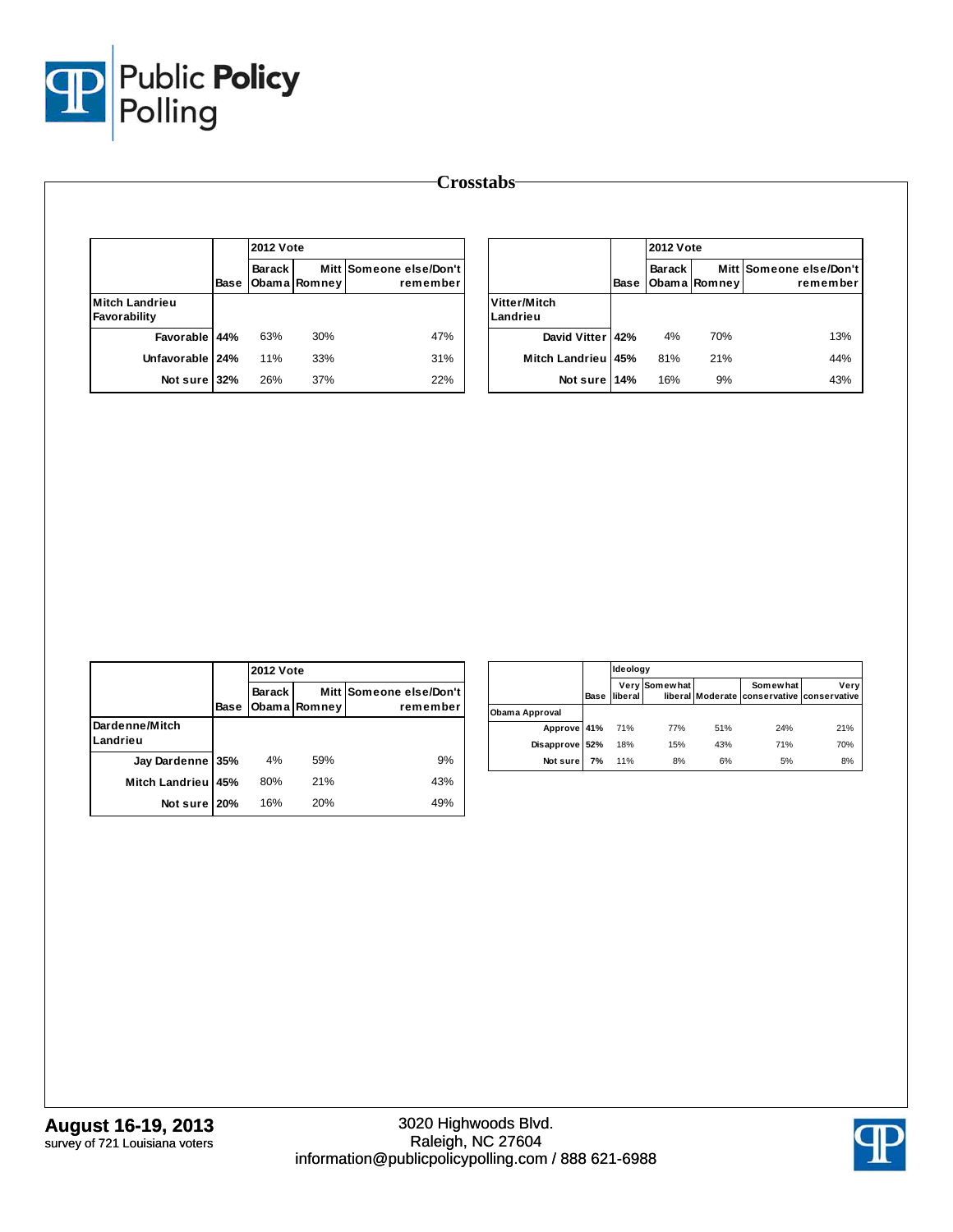

|                                  |      | Ideology |               |     |                                                        |      |  |
|----------------------------------|------|----------|---------------|-----|--------------------------------------------------------|------|--|
|                                  | Base | liberal  | Very Somewhat |     | Somewhat<br>liberal Moderate conservative conservative | Very |  |
| <b>Mary Landrieu</b><br>Approval |      |          |               |     |                                                        |      |  |
| Approve 46%                      |      | 65%      | 76%           | 64% | 36%                                                    | 15%  |  |
| Disapprove 43%                   |      | 26%      | 10%           | 31% | 50%                                                    | 74%  |  |
| Not sure 10%                     |      | 8%       | 13%           | 5%  | 14%                                                    | 11%  |  |

|                             |      | Ideology |               |     |                                                        |      |  |
|-----------------------------|------|----------|---------------|-----|--------------------------------------------------------|------|--|
|                             | Base | liberal  | Very Somewhat |     | Somewhat<br>liberal Moderate conservative conservative | Very |  |
| <b>Cassidy Favorability</b> |      |          |               |     |                                                        |      |  |
| Favorable 24%               |      | 18%      | 14%           | 17% | 25%                                                    | 39%  |  |
| Unfavorable 27%             |      | 21%      | 35%           | 35% | 21%                                                    | 24%  |  |
| Not sure                    | 49%  | 61%      | 50%           | 49% | 54%                                                    | 36%  |  |

|                              |      |         | <b>Ideology</b> |     |                                                               |      |  |  |  |
|------------------------------|------|---------|-----------------|-----|---------------------------------------------------------------|------|--|--|--|
|                              | Base | liberal | Very Somewhat   |     | <b>Somewhat</b><br>liberal Moderate conservative conservative | Very |  |  |  |
| <b>Guillory Favorability</b> |      |         |                 |     |                                                               |      |  |  |  |
| Favorable 17%                |      | 24%     | 22%             | 14% | 10%                                                           | 24%  |  |  |  |
| Unfavorable 23%              |      | 16%     | 18%             | 24% | 19%                                                           | 31%  |  |  |  |
| Not sure 61%                 |      | 60%     | 61%             | 62% | 71%                                                           | 45%  |  |  |  |

|                            |      |         | Ideology      |     |                                                        |      |  |  |  |
|----------------------------|------|---------|---------------|-----|--------------------------------------------------------|------|--|--|--|
|                            | Base | liberal | Very Somewhat |     | Somewhat<br>liberal Moderate conservative conservative | Verv |  |  |  |
| <b>Maness Favorability</b> |      |         |               |     |                                                        |      |  |  |  |
| Favorable                  | 6%   | 4%      | 6%            | 5%  | 2%                                                     | 12%  |  |  |  |
| Unfavorable 25%            |      | 37%     | 26%           | 27% | 18%                                                    | 29%  |  |  |  |
| Not sure                   | 69%  | 58%     | 68%           | 68% | 80%                                                    | 59%  |  |  |  |

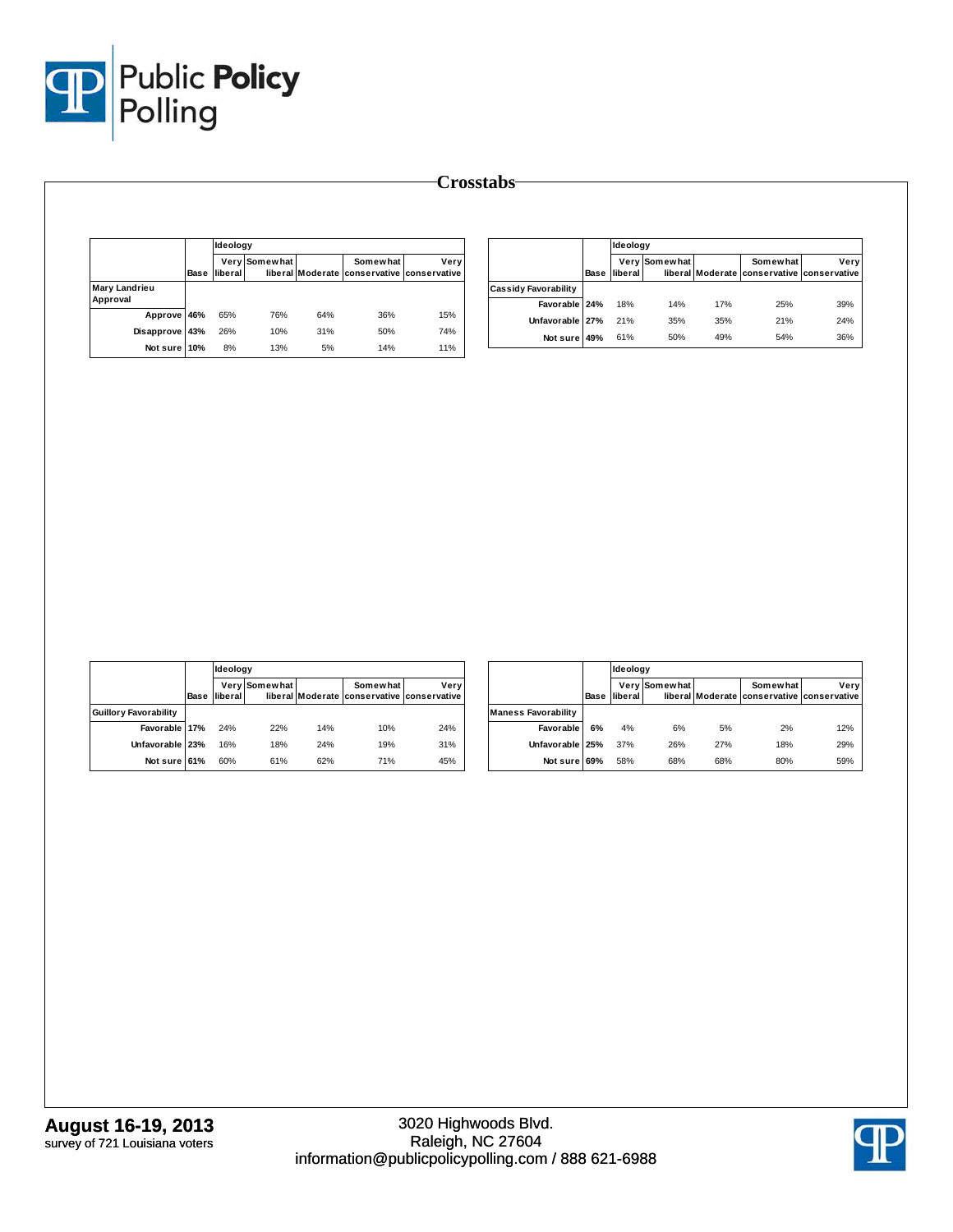

|                                       |      |         | Ideology      |     |                                                        |      |  |  |
|---------------------------------------|------|---------|---------------|-----|--------------------------------------------------------|------|--|--|
|                                       | Base | liberal | Very Somewhat |     | Somewhat<br>liberal Moderate conservative conservative | Very |  |  |
| Cassidy/Guillory/La-<br>ndrieu/Maness |      |         |               |     |                                                        |      |  |  |
| <b>Bill Cassidy</b>                   | 20%  | 5%      | 4%            | 11% | 31%                                                    | 31%  |  |  |
| <b>Elbert Guillory</b>                | 6%   | 17%     | ٠             | 6%  | 3%                                                     | 8%   |  |  |
| Mary Landrieu                         | 47%  | 67%     | 78%           | 68% | 30%                                                    | 22%  |  |  |
| <b>Rob Maness</b>                     | 2%   | 3%      | 6%            | 0%  | 0%                                                     | 5%   |  |  |
| <b>Undecided</b>                      | 25%  | 8%      | 11%           | 14% | 36%                                                    | 35%  |  |  |

|                              |      | Ideology |               |     |                                                        |      |
|------------------------------|------|----------|---------------|-----|--------------------------------------------------------|------|
|                              | Base | liberal  | Very Somewhat |     | Somewhat<br>liberal Moderate conservative conservative | Very |
| Cassidy/Landrieu/M-<br>aness |      |          |               |     |                                                        |      |
| <b>Bill Cassidy 24%</b>      |      | 19%      | 5%            | 14% | 32%                                                    | 35%  |
| Mary Landrieu                | 48%  | 63%      | 75%           | 69% | 31%                                                    | 24%  |
| <b>Rob Maness</b>            | 5%   | 10%      | 2%            | 4%  | 5%                                                     | 7%   |
| Undecided 23%                |      | 8%       | 17%           | 13% | 33%                                                    | 34%  |

|                   |      |         | Ideology      |     |                                                        |      |  |  |
|-------------------|------|---------|---------------|-----|--------------------------------------------------------|------|--|--|
|                   | Base | liberal | Very Somewhat |     | Somewhat<br>liberal Moderate conservative conservative | Very |  |  |
| Cassidy/Landrieu  |      |         |               |     |                                                        |      |  |  |
| Bill Cassidy 40%  |      | 24%     | 6%            | 23% | 55%                                                    | 61%  |  |  |
| Mary Landrieu 50% |      | 76%     | 90%           | 66% | 31%                                                    | 27%  |  |  |
| Undecided 10%     |      | ٠       | 4%            | 11% | 14%                                                    | 12%  |  |  |

|                     |      |         | Ideology      |     |                                                        |      |  |  |
|---------------------|------|---------|---------------|-----|--------------------------------------------------------|------|--|--|
|                     | Base | liberal | Very Somewhat |     | Somewhat<br>liberal Moderate conservative conservative | Very |  |  |
| Guillory/Landrieu   |      |         |               |     |                                                        |      |  |  |
| Elbert Guillory 36% |      | 18%     | 5%            | 18% | 47%                                                    | 64%  |  |  |
| Mary Landrieu 50%   |      | 77%     | 91%           | 70% | 33%                                                    | 21%  |  |  |
| Undecided 14%       |      | 5%      | 5%            | 12% | 19%                                                    | 15%  |  |  |

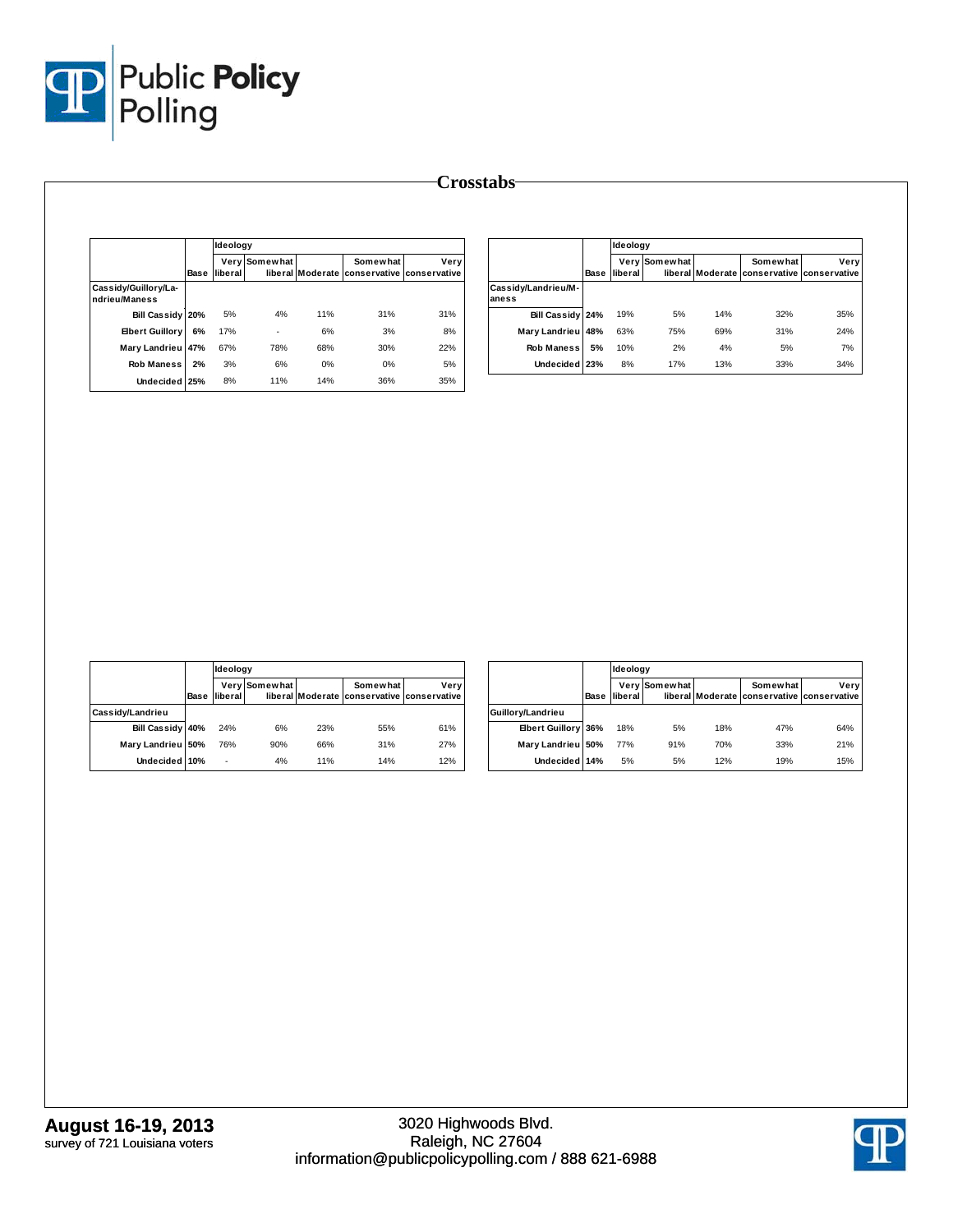

|                   | Ideology            |               |     |                                                        |      |                        | Ideology            |               |     |                                                        |      |
|-------------------|---------------------|---------------|-----|--------------------------------------------------------|------|------------------------|---------------------|---------------|-----|--------------------------------------------------------|------|
|                   | <b>Base liberal</b> | Very Somewhat |     | Somewhat<br>liberal Moderate conservative conservative | Very |                        | <b>Base liberal</b> | Very Somewhat |     | Somewhat<br>liberal Moderate conservative conservative | Very |
| Maness/Landrieu   |                     |               |     |                                                        |      | <b>Vitter Approval</b> |                     |               |     |                                                        |      |
| Rob Maness 37%    | 29%                 | 9%            | 20% | 46%                                                    | 65%  | Approve 43%            | 28%                 | 11%           | 29% | 54%                                                    | 69%  |
| Mary Landrieu 50% | 67%                 | 82%           | 69% | 36%                                                    | 21%  | Disapprove 40%         | 67%                 | 71%           | 46% | 29%                                                    | 19%  |
| Undecided 13%     | 4%                  | 9%            | 12% | 17%                                                    | 15%  | Not sure 17%           | 6%                  | 18%           | 25% | 18%                                                    | 12%  |
|                   |                     |               |     |                                                        |      |                        |                     |               |     |                                                        |      |

|                          |      |         | Ideology             |     |                                                        |      |  |  |  |
|--------------------------|------|---------|----------------------|-----|--------------------------------------------------------|------|--|--|--|
|                          | Base | liberal | <b>Very Somewhat</b> |     | Somewhat<br>liberal Moderate conservative conservative | Very |  |  |  |
| Dardenne<br>Favorability |      |         |                      |     |                                                        |      |  |  |  |
| Favorable 32%            |      | 28%     | 36%                  | 35% | 31%                                                    | 28%  |  |  |  |
| Unfavorable 19%          |      | 38%     | 20%                  | 15% | 9%                                                     | 32%  |  |  |  |
| Not sure 49%             |      | 34%     | 44%                  | 50% | 60%                                                    | 40%  |  |  |  |

|                                       |      |         | Ideology      |     |                                                        |      |  |  |  |
|---------------------------------------|------|---------|---------------|-----|--------------------------------------------------------|------|--|--|--|
|                                       | Base | liberal | Very Somewhat |     | Somewhat<br>liberal Moderate conservative conservative | Very |  |  |  |
| <b>Mitch Landrieu</b><br>Favorability |      |         |               |     |                                                        |      |  |  |  |
| Favorable 44%                         |      | 57%     | 68%           | 60% | 36%                                                    | 17%  |  |  |  |
| Unfavorable                           | 24%  | 29%     | 12%           | 13% | 25%                                                    | 43%  |  |  |  |
| Not sure                              | 32%  | 14%     | 20%           | 27% | 40%                                                    | 41%  |  |  |  |

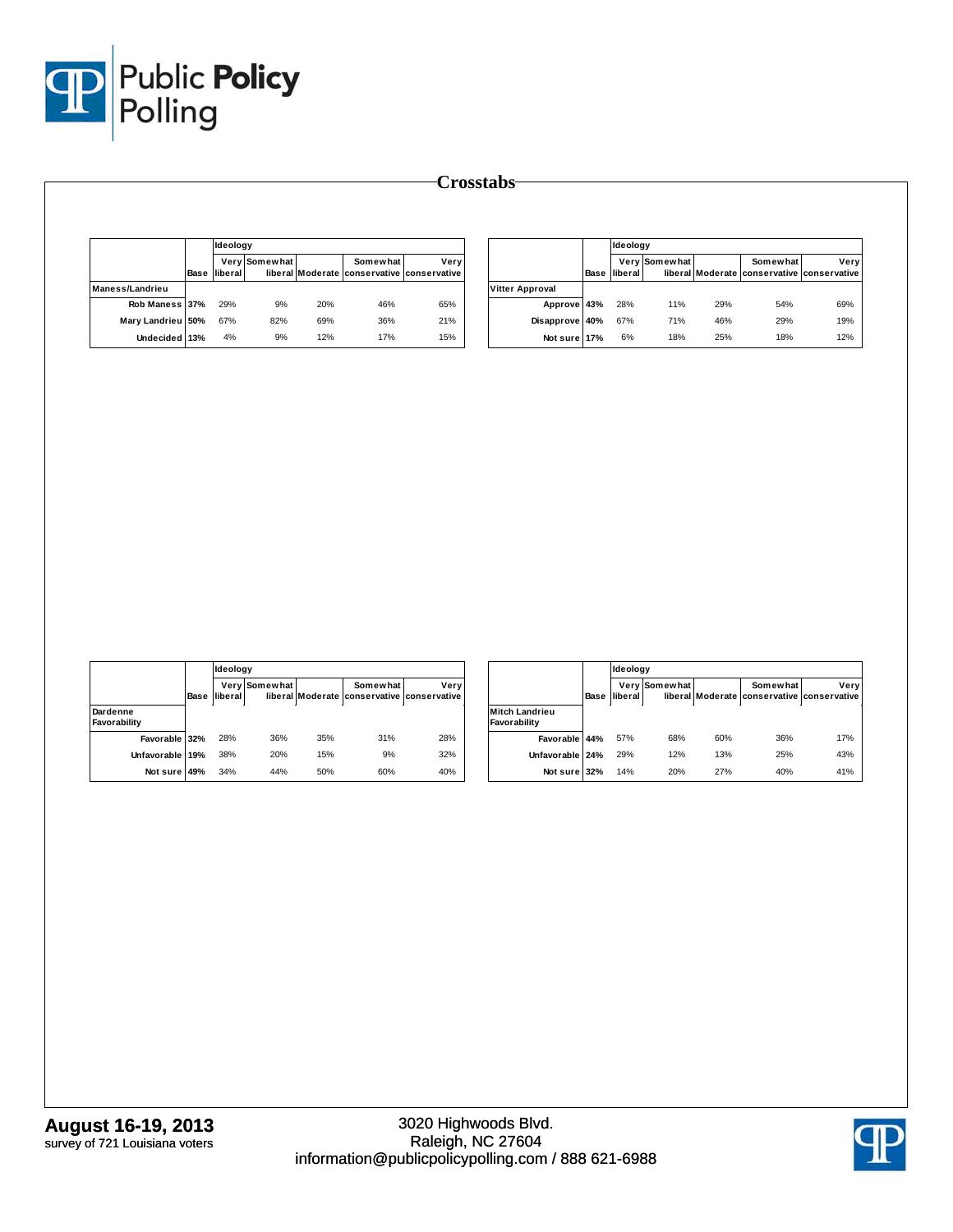

|                          |      |                      | Ideology      |     |                                                               |      |  |  |  |
|--------------------------|------|----------------------|---------------|-----|---------------------------------------------------------------|------|--|--|--|
|                          | Base | liberal <sup>1</sup> | Very Somewhat |     | <b>Somewhat</b><br>liberal Moderate conservative conservative | Verv |  |  |  |
| Vitter/Mitch<br>Landrieu |      |                      |               |     |                                                               |      |  |  |  |
| David Vitter 42%         |      | 23%                  | 8%            | 22% | 57%                                                           | 73%  |  |  |  |
| <b>Mitch Landrieu</b>    | 45%  | 63%                  | 76%           | 61% | 34%                                                           | 13%  |  |  |  |
| Not sure 14%             |      | 14%                  | 15%           | 17% | 9%                                                            | 14%  |  |  |  |

|                            |      |         | Ideology             |     |                                                        |      |  |  |  |
|----------------------------|------|---------|----------------------|-----|--------------------------------------------------------|------|--|--|--|
|                            | Base | liberal | <b>Very Somewhat</b> |     | Somewhat<br>liberal Moderate conservative conservative | Verv |  |  |  |
| Dardenne/Mitch<br>Landrieu |      |         |                      |     |                                                        |      |  |  |  |
| Jay Dardenne 35%           |      | 20%     | 7%                   | 22% | 47%                                                    | 60%  |  |  |  |
| Mitch Landrieu 45%         |      | 69%     | 68%                  | 58% | 33%                                                    | 20%  |  |  |  |
| Not sure 20%               |      | 11%     | 24%                  | 20% | 20%                                                    | 20%  |  |  |  |

|                |     | Gender     |     |
|----------------|-----|------------|-----|
|                |     | Base Woman | Man |
| Obama Approval |     |            |     |
| Approve 41%    |     | 45%        | 37% |
| Disapprove     | 52% | 48%        | 56% |
| Not sure       | 7%  | 7%         | 7%  |

|                           |             | Gender |     |
|---------------------------|-------------|--------|-----|
|                           | <b>Base</b> | Woman  | Man |
| Mary Landrieu<br>Approval |             |        |     |
| Approve 46%               |             | 51%    | 42% |
| Disapprove                | 43%         | 39%    | 47% |
| Not sure                  | 10%         | 10%    | 11% |

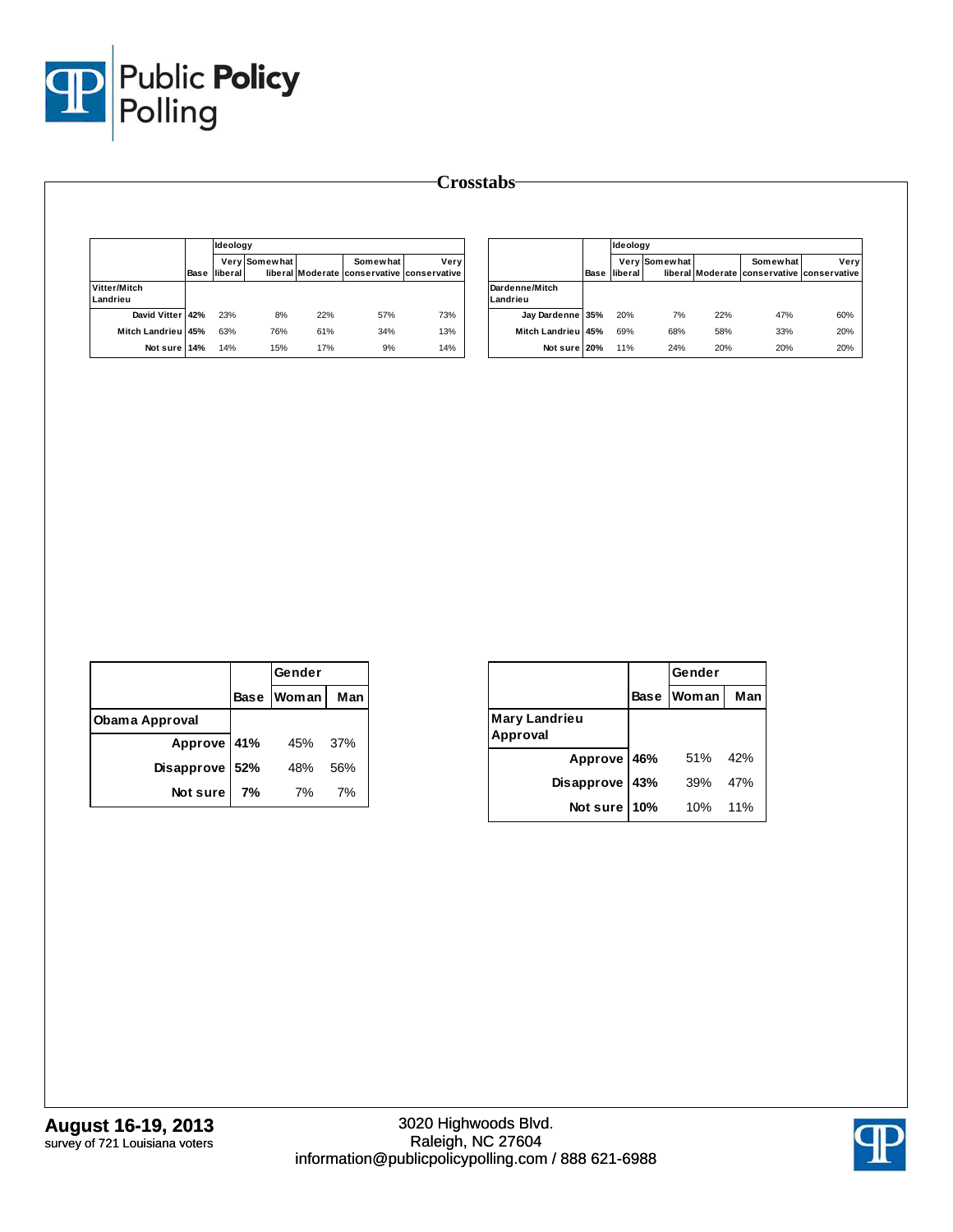

|                             | Gender            |     |
|-----------------------------|-------------------|-----|
|                             | <b>Base Woman</b> | Man |
| <b>Cassidy Favorability</b> |                   |     |
| Favorable 24%               | - 22%             | 26% |
| Unfavorable 27%             | 27%               | 28% |
| Not sure $49%$              | 52%               | 46% |

|                              | Gender     |     |
|------------------------------|------------|-----|
|                              | Base Woman | Man |
| <b>Guillory Favorability</b> |            |     |
| Favorable 17%                | 16%        | 18% |
| Unfavorable   23%            | 20%        | 25% |
| Not sure 61%                 | 64%        | 58% |

|                            |    | Gender            |     |
|----------------------------|----|-------------------|-----|
|                            |    | <b>Base Woman</b> | Man |
| <b>Maness Favorability</b> |    |                   |     |
| <b>Favorable</b>           | 6% | 6%                | 5%  |
| Unfavorable   25%          |    | 25%               | 25% |
| Not sure 69%               |    | 69%               | 69% |

|                                       |             | Gender       |     |
|---------------------------------------|-------------|--------------|-----|
|                                       | <b>Base</b> | <b>Woman</b> | Man |
| Cassidy/Guillory/La-<br>ndrieu/Maness |             |              |     |
| Bill Cassidy   20%                    |             | 13%          | 27% |
| <b>Elbert Guillory</b>                | 6%          | 6%           | 5%  |
| Mary Landrieu                         | 47%         | 52%          | 43% |
| <b>Rob Maness</b>                     | 2%          | 3%           | 1%  |
| Undecided 25%                         |             | 26%          | 23% |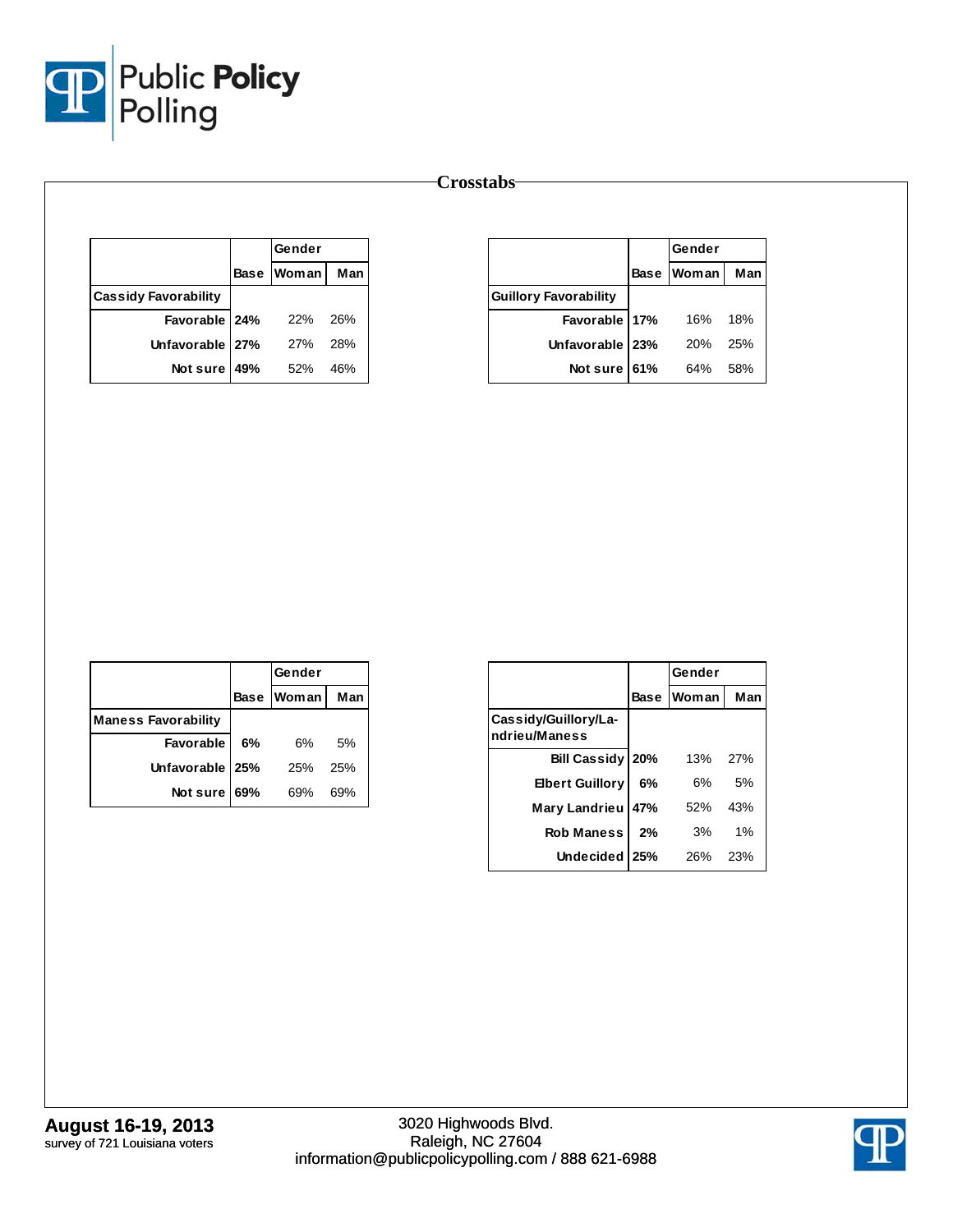

|                              |            | Gender       |     |
|------------------------------|------------|--------------|-----|
|                              | Base       | <b>Woman</b> | Man |
| Cassidy/Landrieu/M-<br>aness |            |              |     |
| Bill Cassidy 24%             |            | 16%          | 30% |
| Mary Landrieu                | <b>48%</b> | 52%          | 43% |
| <b>Rob Maness</b>            | 5%         | 5%           | 6%  |
| Undecided   23%              |            | 26%          | 21% |

|                      |             | Gender |     |  |
|----------------------|-------------|--------|-----|--|
|                      | <b>Base</b> | Woman  | Man |  |
| Cassidy/Landrieu     |             |        |     |  |
| <b>Bill Cassidy</b>  | 40%         | 36%    | 43% |  |
| <b>Mary Landrieu</b> | 50%         | 55%    | 46% |  |
| <b>Undecided</b>     | 10%         | 9%     | 12% |  |

|                     |             | Gender       |     |
|---------------------|-------------|--------------|-----|
|                     | <b>Base</b> | <b>Woman</b> | Man |
| Guillory/Landrieu   |             |              |     |
| Elbert Guillory 36% |             | 32%          | 40% |
| Mary Landrieu       | 50%         | .56%         | 45% |
| Undecided 14%       |             | 12%          | 15% |

|                   |             | Gender |     |
|-------------------|-------------|--------|-----|
|                   | <b>Base</b> | Woman  | Man |
| Maness/Landrieu   |             |        |     |
| Rob Maness 37%    |             | 34%    | 40% |
| Mary Landrieu 50% |             | 54%    | 46% |
| <b>Undecided</b>  | 13%         | 12%    | 14% |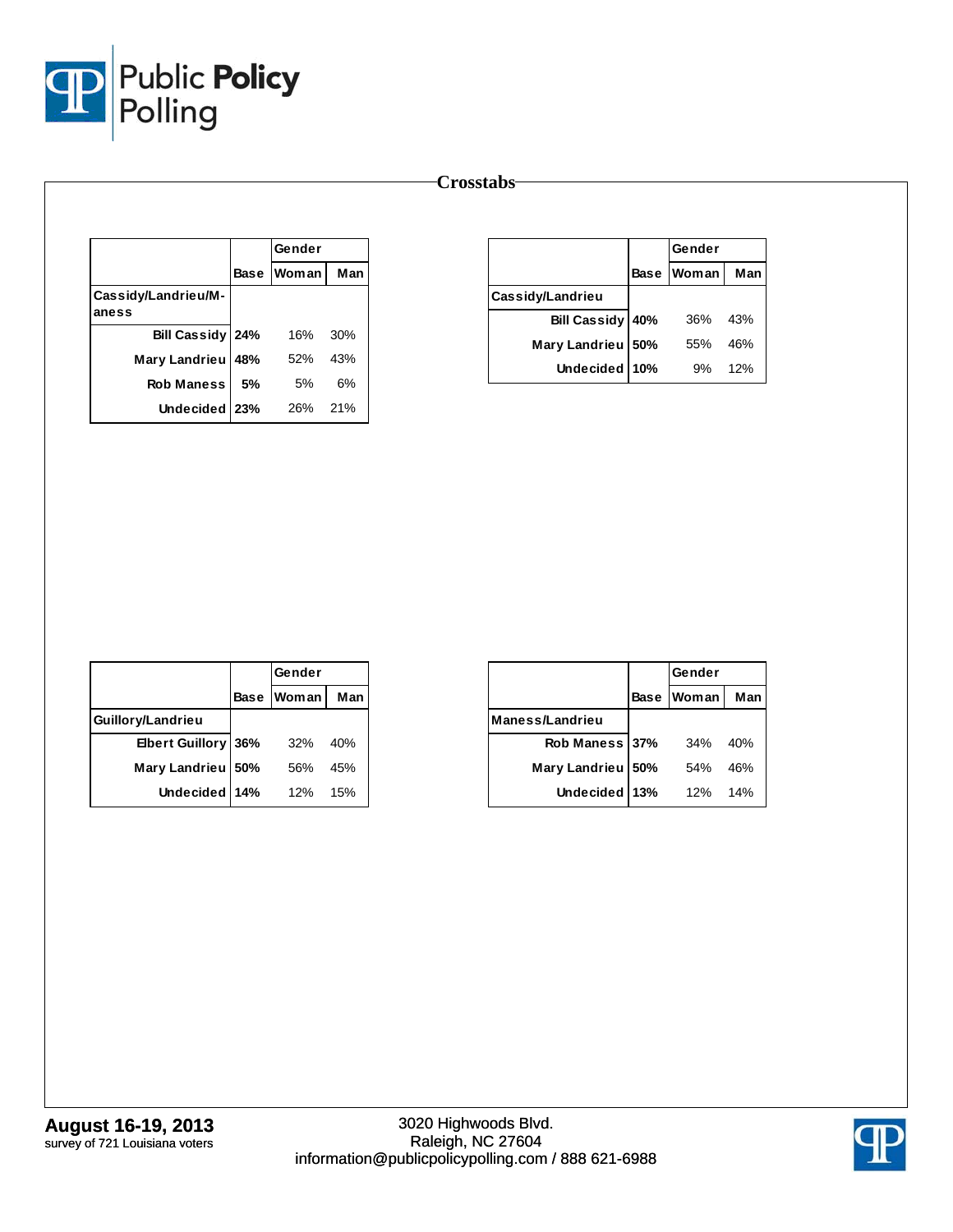

|                        | Gender     |     |
|------------------------|------------|-----|
|                        | Base Woman | Man |
| <b>Vitter Approval</b> |            |     |
| Approve 43%            | 38%        | 47% |
| Disapprove 40%         | 40%        | 39% |
| Not sure 17%           | 22%        | 13% |

|                          |     | Gender     |     |
|--------------------------|-----|------------|-----|
|                          |     | Base Woman | Man |
| Dardenne<br>Favorability |     |            |     |
| Favorable 32%            |     | 27%        | 36% |
| <b>Unfavorable</b>       | 19% | 21%        | 18% |
| Not sure                 | 49% | 52%        | 45% |

|                                       |             | Gender |     |
|---------------------------------------|-------------|--------|-----|
|                                       | <b>Base</b> | Woman  | Man |
| <b>Mitch Landrieu</b><br>Favorability |             |        |     |
| Favorable 44%                         |             | 45%    | 43% |
| Unfavorable   24%                     |             | 15%    | 33% |
| Not sure 32%                          |             | 40%    | 25% |

|                          |             | Gender |     |
|--------------------------|-------------|--------|-----|
|                          | <b>Base</b> | Woman  | Man |
| Vitter/Mitch<br>Landrieu |             |        |     |
| David Vitter   42%       |             | 38%    | 45% |
| <b>Mitch Landrieu</b>    | 45%         | 47%    | 42% |
| Not sure                 | 14%         | 15%    | 12% |

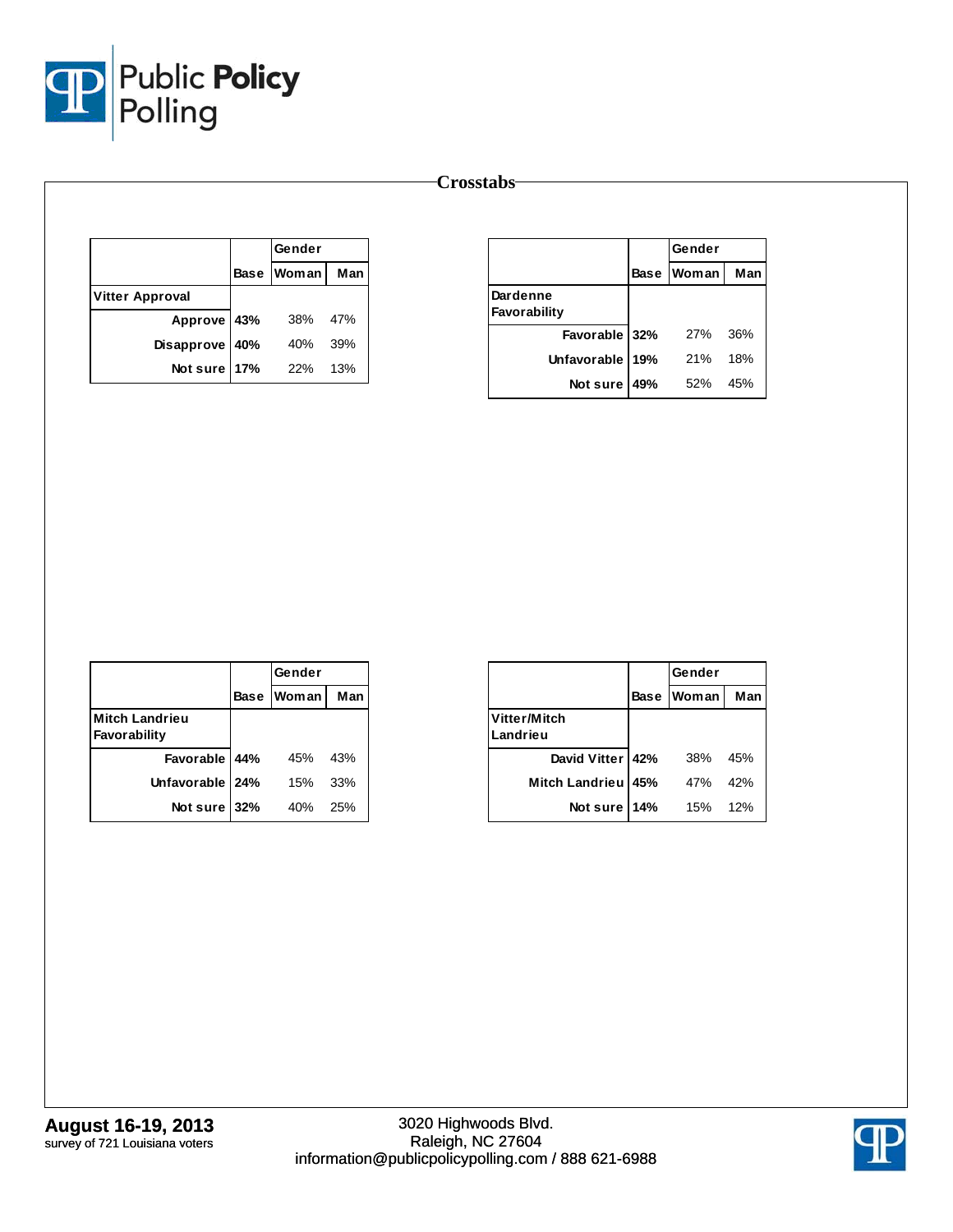

|                            |     | Gender            |     |
|----------------------------|-----|-------------------|-----|
|                            |     | <b>Base Woman</b> | Man |
| Dardenne/Mitch<br>Landrieu |     |                   |     |
| Jay Dardenne 35%           |     | 27%               | 44% |
| <b>Mitch Landrieu</b>      | 45% | 49%               | 40% |
| Not sure                   | 20% | 24%               | 16% |

|                |      | Party |     |                                       |
|----------------|------|-------|-----|---------------------------------------|
|                | Base |       |     | Democrat Republican Independent/Other |
| Obama Approval |      |       |     |                                       |
| Approve 41%    |      | 67%   | 17% | 25%                                   |
| Disapprove 52% |      | 26%   | 77% | 66%                                   |
| Not sure       | 7%   | 6%    | 6%  | 9%                                    |

|                                  |             | Party |     |                                       |
|----------------------------------|-------------|-------|-----|---------------------------------------|
|                                  | <b>Base</b> |       |     | Democrat Republican Independent/Other |
| <b>Mary Landrieu</b><br>Approval |             |       |     |                                       |
| Approve 46%                      |             | 70%   | 23% | 34%                                   |
| Disapprove 43%                   |             | 23%   | 63% | 57%                                   |
| Not sure 10%                     |             | 7%    | 15% | 10%                                   |

|                             |      | Party |     |                                       |
|-----------------------------|------|-------|-----|---------------------------------------|
|                             | Base |       |     | Democrat Republican Independent/Other |
| <b>Cassidy Favorability</b> |      |       |     |                                       |
| Favorable 24%               |      | 21%   | 31% | 17%                                   |
| Unfavorable 27%             |      | 31%   | 25% | 23%                                   |
| Not sure 49%                |      | 48%   | 44% | 60%                                   |

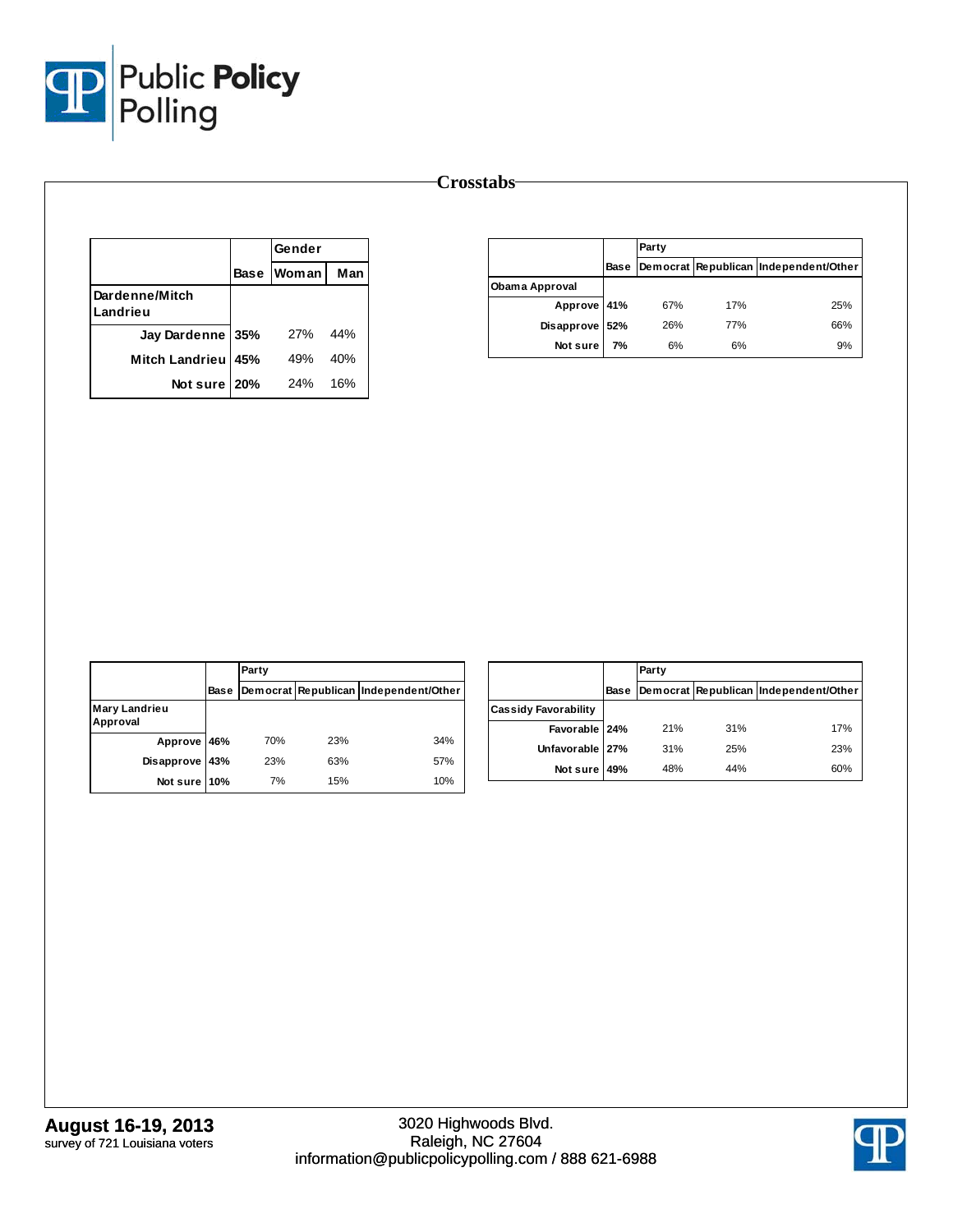

|                              |      | Party |     |                                       |
|------------------------------|------|-------|-----|---------------------------------------|
|                              | Base |       |     | Democrat Republican Independent/Other |
| <b>Guillory Favorability</b> |      |       |     |                                       |
| Favorable 17%                |      | 19%   | 18% | 8%                                    |
| Unfavorable 23%              |      | 27%   | 23% | 11%                                   |
| Not sure 61%                 |      | 54%   | 59% | 81%                                   |

|                            |             | Party |     |                                       |
|----------------------------|-------------|-------|-----|---------------------------------------|
|                            | <b>Base</b> |       |     | Democrat Republican Independent/Other |
| <b>Maness Favorability</b> |             |       |     |                                       |
| Favorable                  | 6%          | 8%    | 5%  | 2%                                    |
| Unfavorable 25%            |             | 30%   | 24% | 16%                                   |
| Not sure 69%               |             | 62%   | 71% | 82%                                   |

|                                       |             | Party |     |                                       |
|---------------------------------------|-------------|-------|-----|---------------------------------------|
|                                       | <b>Base</b> |       |     | Democrat Republican Independent/Other |
| Cassidy/Guillory/La-<br>ndrieu/Maness |             |       |     |                                       |
| Bill Cassidy 20%                      |             | 10%   | 33% | 21%                                   |
| <b>Elbert Guillory</b>                | 6%          | 2%    | 10% | 5%                                    |
| Mary Landrieu 47%                     |             | 78%   | 18% | 30%                                   |
| <b>Rob Maness</b>                     | 2%          |       | 5%  | 1%                                    |
| Undecided 25%                         |             | 10%   | 34% | 42%                                   |

|                              |      | Party |     |                                       |
|------------------------------|------|-------|-----|---------------------------------------|
|                              | Base |       |     | Democrat Republican Independent/Other |
| Cassidy/Landrieu/M-<br>aness |      |       |     |                                       |
| Bill Cassidy 24%             |      | 10%   | 41% | 23%                                   |
| Mary Landrieu                | 48%  | 76%   | 20% | 31%                                   |
| <b>Rob Maness</b>            | 5%   | 4%    | 8%  | 4%                                    |
| <b>Undecided</b>             | 23%  | 10%   | 31% | 42%                                   |

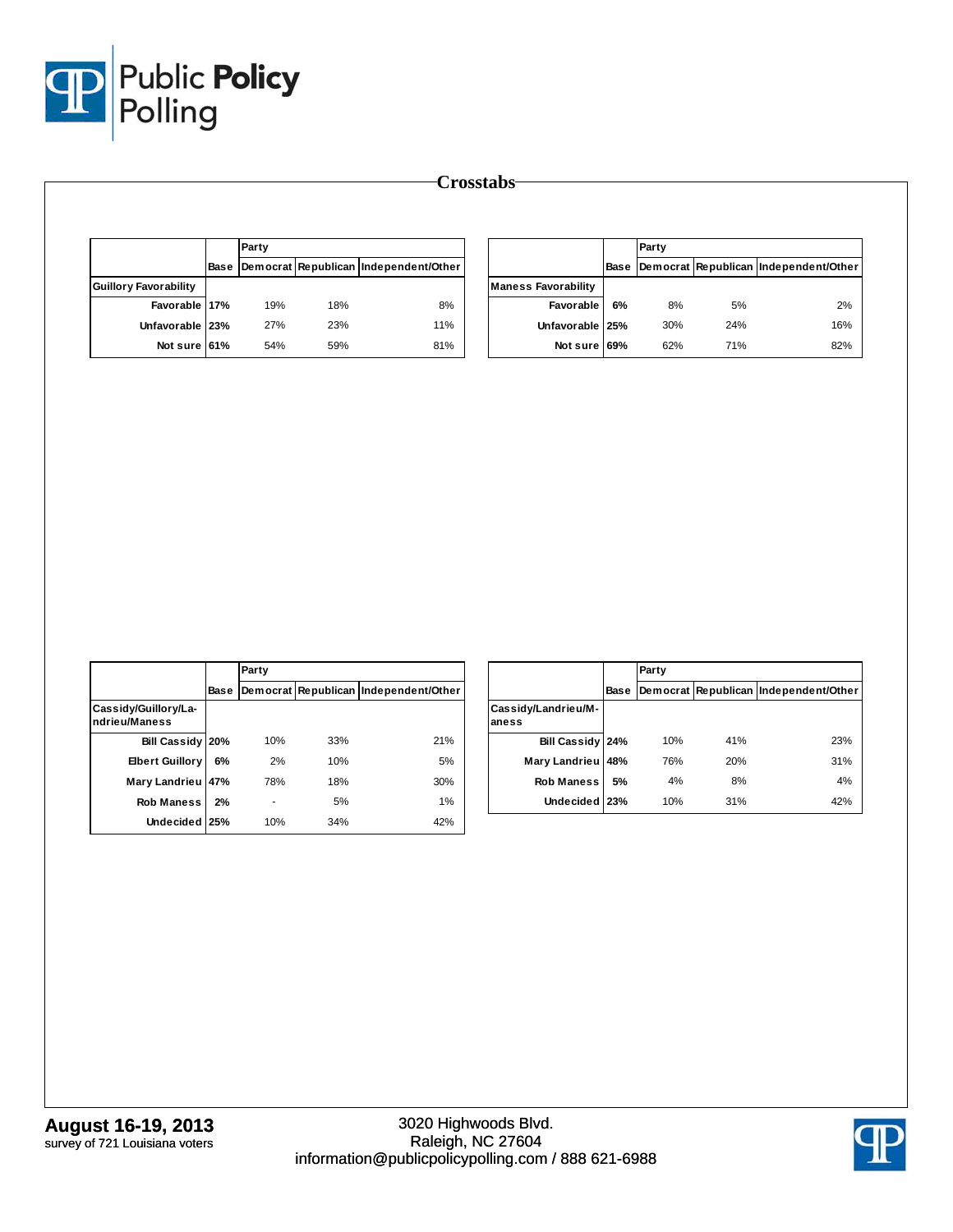

|                                      |      | Party |     |                                            |                     |             | Party |     |                                            |
|--------------------------------------|------|-------|-----|--------------------------------------------|---------------------|-------------|-------|-----|--------------------------------------------|
|                                      | Base |       |     | Democrat Republican Independent/Other      |                     | <b>Base</b> |       |     | Democrat Republican Independent/Other      |
| Cassidy/Landrieu                     |      |       |     |                                            | Guillory/Landrieu   |             |       |     |                                            |
| Bill Cassidy 40%                     |      | 16%   | 65% | 49%                                        | Elbert Guillory 36% |             | 14%   | 59% | 46%                                        |
| Mary Landrieu 50%                    |      | 77%   | 23% | 35%                                        | Mary Landrieu 50%   |             | 79%   | 23% | 35%                                        |
| Undecided 10%                        |      | $7\%$ | 12% | 16%                                        | Undecided 14%       |             | 7%    | 18% | 19%                                        |
|                                      |      |       |     |                                            |                     |             |       |     |                                            |
|                                      |      |       |     |                                            |                     |             |       |     |                                            |
|                                      |      | Party |     |                                            |                     |             | Party |     |                                            |
|                                      |      |       |     | Base Democrat Republican Independent/Other |                     |             |       |     | Base Democrat Republican Independent/Other |
|                                      |      |       |     |                                            | Vitter Approval     |             |       |     |                                            |
| Rob Maness 37%                       |      | 12%   | 62% | 50%                                        | Approve 43%         |             | 25%   | 63% | 46%                                        |
| Maness/Landrieu<br>Mary Landrieu 50% |      | 80%   | 22% | $30\%$                                     | Disapprove 40%      |             | 56%   | 22% | 36%                                        |
| Undecided 13%                        |      | $8\%$ | 16% | 21%                                        | Not sure 17%        |             | 19%   | 15% | 18%                                        |

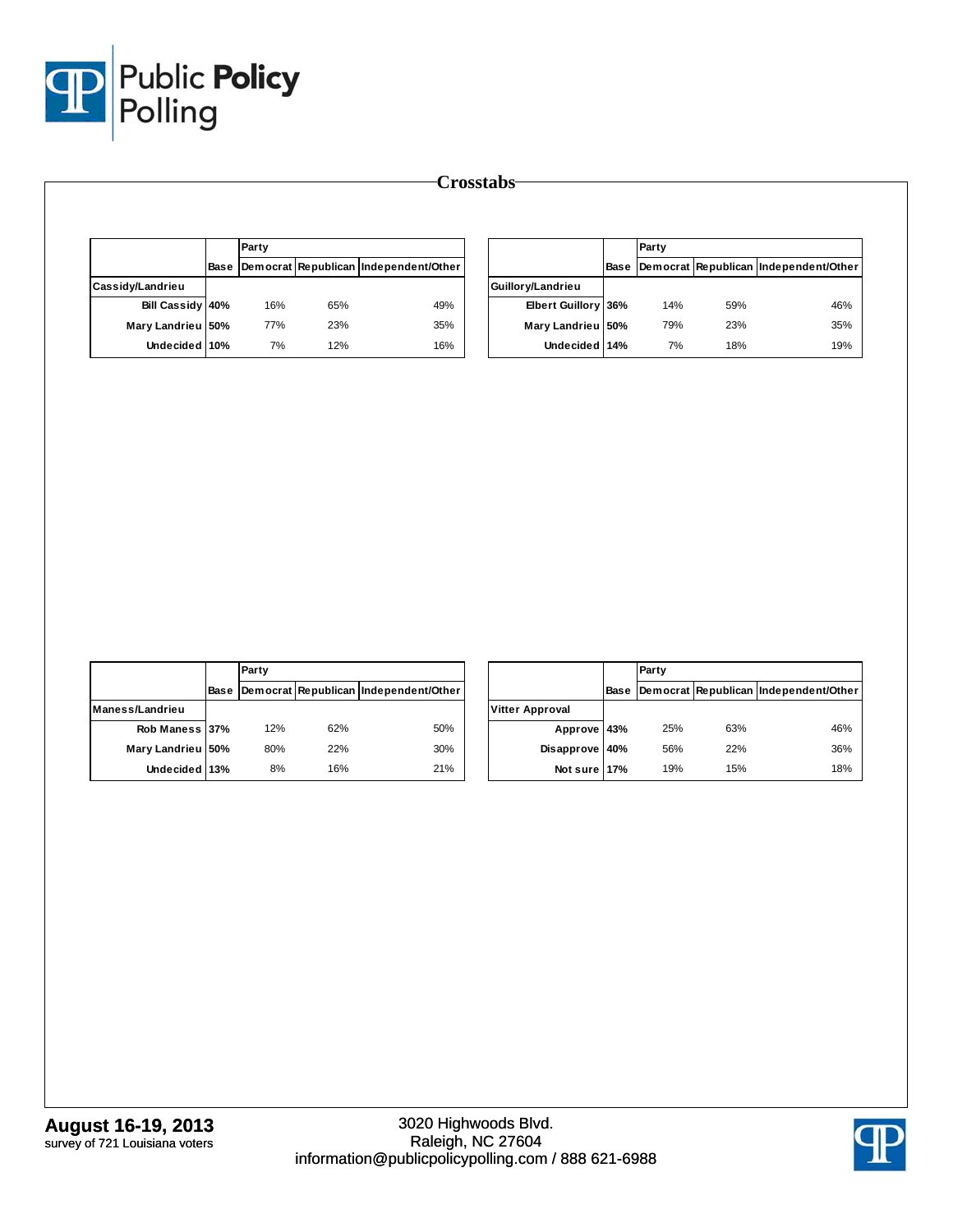

|                          | Party |     |                                            |                                       |      |
|--------------------------|-------|-----|--------------------------------------------|---------------------------------------|------|
|                          |       |     | Base Democrat Republican Independent/Other |                                       | Base |
| Dardenne<br>Favorability |       |     |                                            | <b>Mitch Landrieu</b><br>Favorability |      |
| Favorable 32%            | 27%   | 42% | 22%                                        | Favorable 44%                         |      |
| Unfavorable 19%          | 21%   | 15% | 26%                                        | Unfavorable 24%                       |      |
| Not sure 49%             | 52%   | 43% | 52%                                        | Not sure 32%                          |      |

|                                       |             | Party |     |                                       |
|---------------------------------------|-------------|-------|-----|---------------------------------------|
|                                       | <b>Base</b> |       |     | Democrat Republican Independent/Other |
| <b>Mitch Landrieu</b><br>Favorability |             |       |     |                                       |
| Favorable 44%                         |             | 57%   | 30% | 38%                                   |
| Unfavorable 24%                       |             | 15%   | 31% | 35%                                   |
| Not sure 32%                          |             | 28%   | 40% | 27%                                   |

|                          |             | Party |     |                                       |  |  |  |
|--------------------------|-------------|-------|-----|---------------------------------------|--|--|--|
|                          | <b>Base</b> |       |     | Democrat Republican Independent/Other |  |  |  |
| Vitter/Mitch<br>Landrieu |             |       |     |                                       |  |  |  |
| David Vitter 42%         |             | 15%   | 71% | 54%                                   |  |  |  |
| Mitch Landrieu 45%       |             | 71%   | 20% | 26%                                   |  |  |  |
| Not sure 14%             |             | 14%   | 9%  | 20%                                   |  |  |  |

|                            |      | Party |     |                                       |  |  |  |
|----------------------------|------|-------|-----|---------------------------------------|--|--|--|
|                            | Base |       |     | Democrat Republican Independent/Other |  |  |  |
| Dardenne/Mitch<br>Landrieu |      |       |     |                                       |  |  |  |
| Jay Dardenne 35%           |      | 14%   | 63% | 40%                                   |  |  |  |
| Mitch Landrieu 45%         |      | 69%   | 23% | 23%                                   |  |  |  |
| Not sure 20%               |      | 17%   | 14% | 37%                                   |  |  |  |

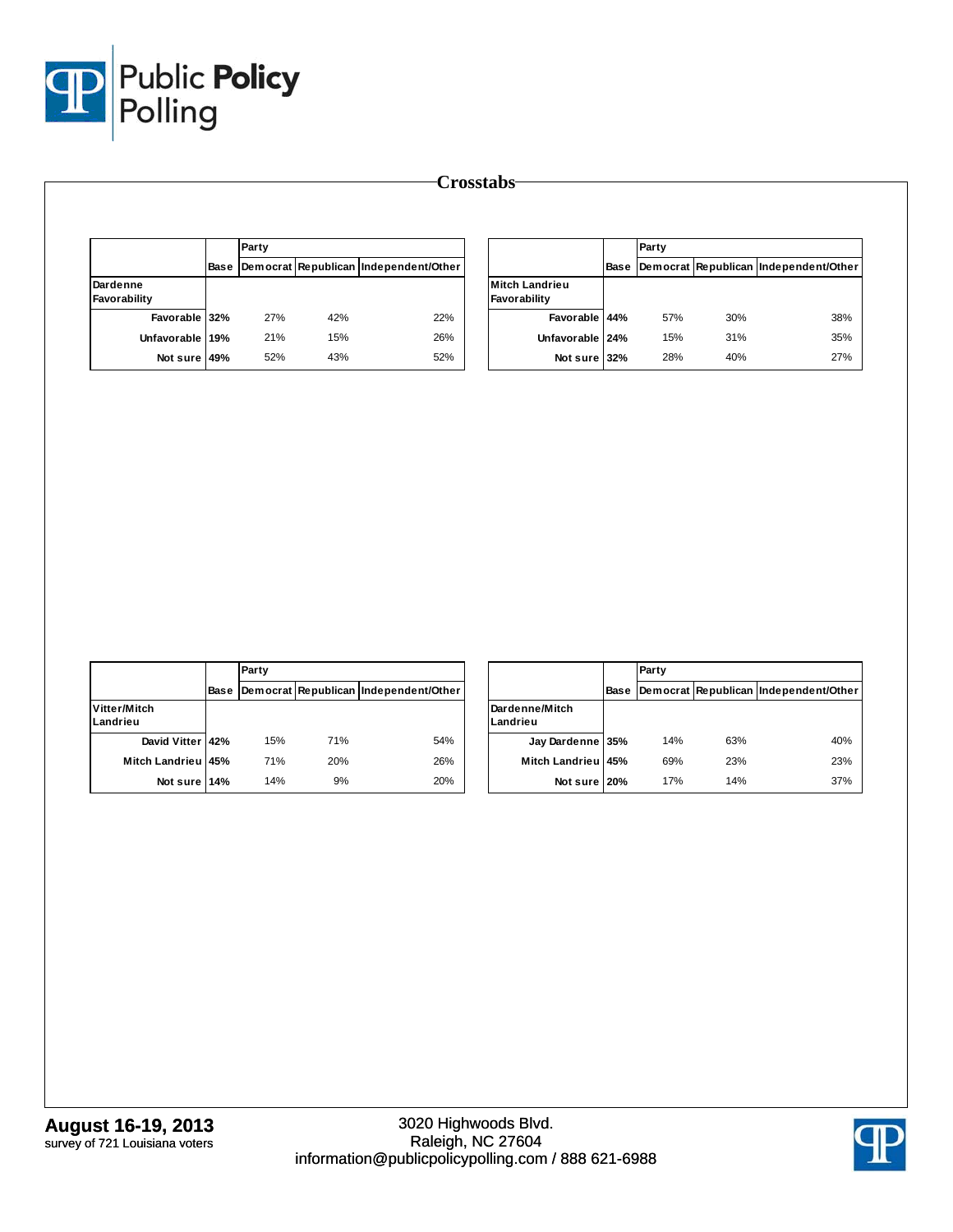

|                 |             | Race |                                  |     |
|-----------------|-------------|------|----------------------------------|-----|
|                 | <b>Base</b> |      | African-<br>White American Other |     |
| Obama Approval  |             |      |                                  |     |
| Approve 41% 21% |             |      | 85%                              | 57% |
| Disapprove 52%  |             | 72%  | 9%                               | 40% |
| Not sure        | 7%          | 7%   | 6%                               | 3%  |

|                           |         | Race |                                       |     |
|---------------------------|---------|------|---------------------------------------|-----|
|                           |         |      | African-<br>Base White American Other |     |
| Mary Landrieu<br>Approval |         |      |                                       |     |
| Approve 46% 33%           |         |      | 75%                                   | 55% |
| <b>Disapprove</b>         | 43% 56% |      | 16%                                   | 42% |
| Not sure 10%              |         | 12%  | 9%                                    | 3%  |

|                             |      | Race |                                  |     |
|-----------------------------|------|------|----------------------------------|-----|
|                             | Base |      | African-<br>White American Other |     |
| <b>Cassidy Favorability</b> |      |      |                                  |     |
| Favorable $24\%$ 24%        |      |      | 24%                              | 22% |
| Unfavorable 27% 24%         |      |      | 34%                              | 28% |
| Not sure   49% 52%          |      |      | 41%                              | 50% |

|                              |      | Race |                                  |     |
|------------------------------|------|------|----------------------------------|-----|
|                              | Base |      | African-<br>White American Other |     |
| <b>Guillory Favorability</b> |      |      |                                  |     |
| Favorable $17\%$ 11%         |      |      | 29%                              | 23% |
| Unfavorable   23%            |      | 21%  | 26%                              | 20% |
| Not sure $61%$               |      | 68%  | 45%                              | 57% |

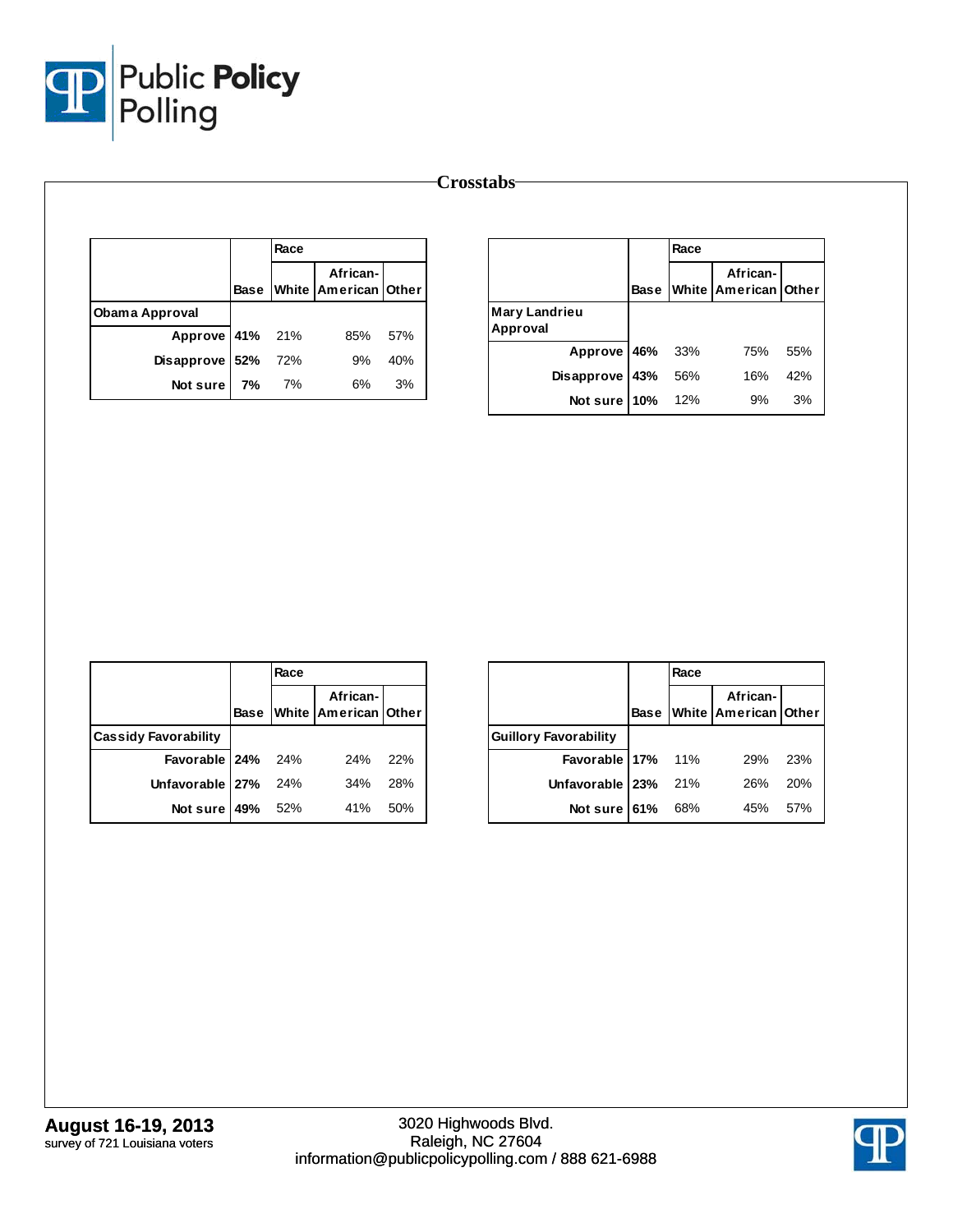

|                            |      | Race |                                  |     |
|----------------------------|------|------|----------------------------------|-----|
|                            | Base |      | African-<br>White American Other |     |
| <b>Maness Favorability</b> |      |      |                                  |     |
| <b>Favorable</b>           | 6%   | 2%   | 12%                              | 17% |
| Unfavorable   25%          |      | 19%  | 38%                              | 38% |
| Not sure                   | 69%  | 79%  | 50%                              | 45% |

|                                       |             | Race |                                  |     |
|---------------------------------------|-------------|------|----------------------------------|-----|
|                                       | <b>Base</b> |      | African-<br>White American Other |     |
| Cassidy/Guillory/La-<br>ndrieu/Maness |             |      |                                  |     |
| Bill Cassidy 20%                      |             | 26%  | 5%                               | 25% |
| <b>Ebert Guillory</b>                 | 6%          | 7%   | 2%                               |     |
| Mary Landrieu 47% 31%                 |             |      | 82%                              | 67% |
| Rob Maness                            | - 2%        | 2%   | 2%                               | 5%  |
| Undecided 25%                         |             | 34%  | 7%                               | 3%  |

|                              |      | Race |                                  |     |
|------------------------------|------|------|----------------------------------|-----|
|                              | Base |      | African-<br>White American Other |     |
| Cassidy/Landrieu/M-<br>aness |      |      |                                  |     |
| Bill Cassidy 24%             |      | 31%  | 7%                               | 27% |
| Mary Landrieu 48%            |      | 32%  | 79%                              | 67% |
| <b>Rob Maness</b>            | .5%  | 6%   | 4%                               | 3%  |
| Undecided 23%                |      | 31%  | 10%                              | 3%  |

|                         |             | Race |                                  |     |
|-------------------------|-------------|------|----------------------------------|-----|
|                         | <b>Base</b> |      | African-<br>White American Other |     |
| <b>Cassidy/Landrieu</b> |             |      |                                  |     |
| Bill Cassidy 40%        |             | 53%  | 10%                              | 27% |
| Mary Landrieu 50%       |             | 34%  | 86%                              | 67% |
| Undecided 10%           |             | 14%  | 4%                               | 5%  |

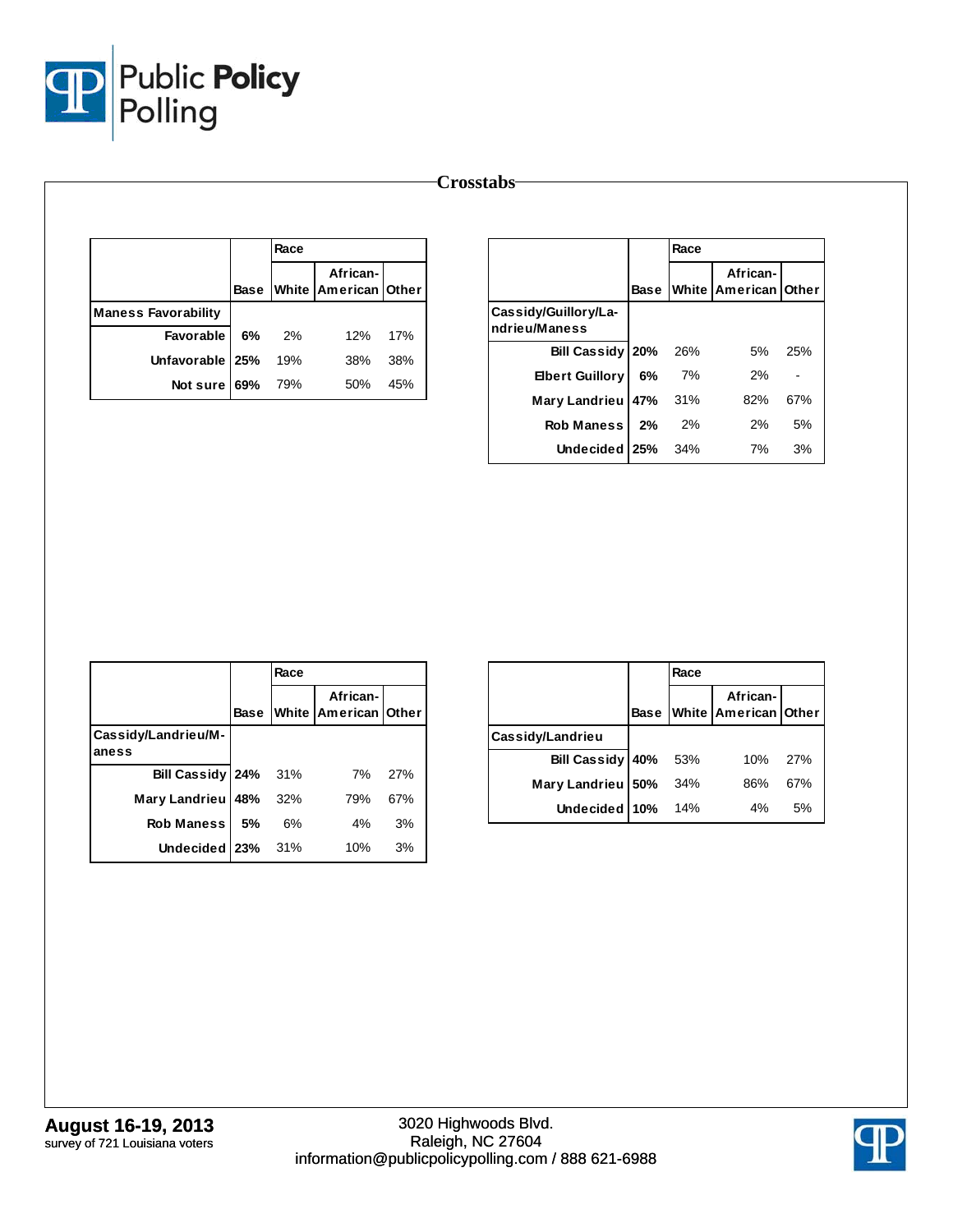

|                     |             | Race |                                      |     |                 |     | Race |                                        |
|---------------------|-------------|------|--------------------------------------|-----|-----------------|-----|------|----------------------------------------|
|                     | <b>Base</b> |      | African-<br>White   American   Other |     |                 |     |      | African-<br><b>Base White American</b> |
| Guillory/Landrieu   |             |      |                                      |     | Maness/Landrieu |     |      |                                        |
| Elbert Guillory 36% |             | 47%  | 7%                                   | 45% | Rob Maness 37%  |     | 47%  | 12%                                    |
| Mary Landrieu 50%   |             | 36%  | 86%                                  | 53% | Mary Landrieu   | 50% | 36%  | 82%                                    |
| Undecided 14%       |             | 17%  | 7%                                   | 3%  | Undecided 13%   |     | 17%  | 6%                                     |

|                        |             | Race |                                  |     |
|------------------------|-------------|------|----------------------------------|-----|
|                        | <b>Base</b> |      | African-<br>White American Other |     |
| <b>Vitter Approval</b> |             |      |                                  |     |
| Approve 43% 53%        |             |      | 20%                              | 38% |
| Disapprove 40%         |             | 33%  | 55%                              | 47% |
| Not sure $17%$ 15%     |             |      | 24%                              | 15% |

|                          |             | Race |                                                |     |
|--------------------------|-------------|------|------------------------------------------------|-----|
|                          | <b>Base</b> |      | African-<br><b>IWhite   American   Other  </b> |     |
| Dardenne<br>Favorability |             |      |                                                |     |
| Favorable 32%            |             | 33%  | 29%                                            | 35% |
| Unfavorable 19%          |             | 18%  | 23%                                            | 23% |
| Not sure                 | 49%         | 49%  | 48%                                            | 42% |

**Other** 

**37%** 47% 12% 45% **50%** 36% 82% 53% **13%** 17% 6% 3%

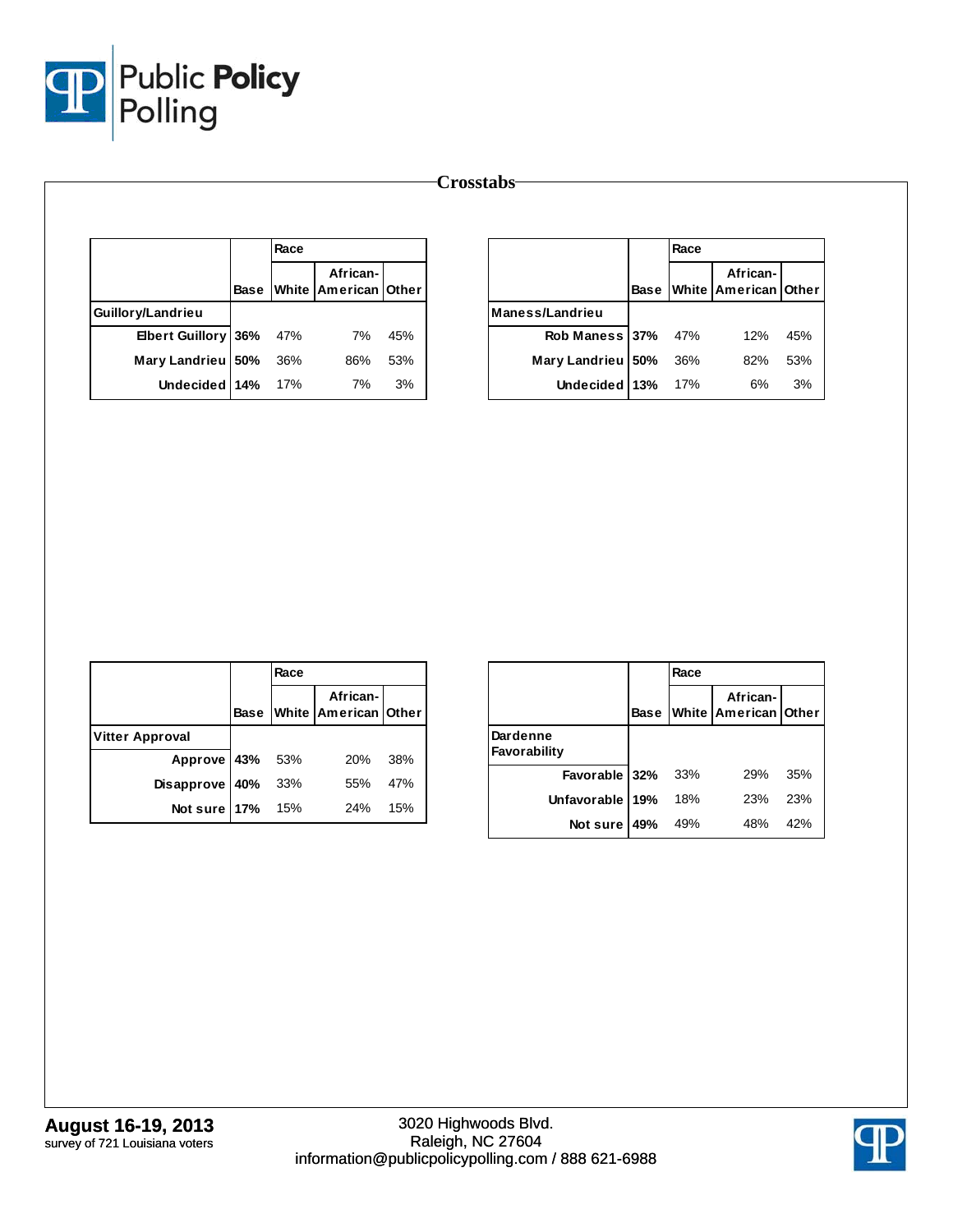

|                                       |             |      |                                      |     | <b>Crosstabs</b>         |             |
|---------------------------------------|-------------|------|--------------------------------------|-----|--------------------------|-------------|
|                                       |             | Race |                                      |     |                          |             |
|                                       | <b>Base</b> |      | African-<br>White   American   Other |     |                          | <b>Base</b> |
| <b>Mitch Landrieu</b><br>Favorability |             |      |                                      |     | Vitter/Mitch<br>Landrieu |             |
| Favorable 44%                         |             | 38%  | 62%                                  | 23% | <b>David Vitter</b>      | 42%         |
| Unfavorable 24%                       |             | 25%  | 14%                                  | 67% | <b>Mitch Landrieu</b>    | 45%         |
| Not sure 32%                          |             | 37%  | 24%                                  | 10% | Not sure                 | 14%         |

|                          |             | Race |                                  |     |
|--------------------------|-------------|------|----------------------------------|-----|
|                          | <b>Base</b> |      | African-<br>White American Other |     |
| Vitter/Mitch<br>Landrieu |             |      |                                  |     |
| David Vitter 42% 52%     |             |      | 14%                              | 55% |
| Mitch Landrieu 45% 34%   |             |      | 71%                              | 38% |
| Not sure 14% 13%         |             |      | 15%                              | 7%  |

|                            |             | Race |                                  |     |
|----------------------------|-------------|------|----------------------------------|-----|
|                            | <b>Base</b> |      | African-<br>White American Other |     |
| Dardenne/Mitch<br>Landrieu |             |      |                                  |     |
| Jay Dardenne 35%           |             | 47%  | 8%                               | 30% |
| Mitch Landrieu 45%         |             | 32%  | 74%                              | 55% |
| Not sure 20%               |             | 21%  | 18%                              | 15% |

|                     |             | Age                    |       |                     |
|---------------------|-------------|------------------------|-------|---------------------|
|                     | <b>Base</b> | 18 <sub>to</sub><br>45 | 46 to | Older<br>65 than 65 |
| Obama Approval      |             |                        |       |                     |
| Approve 41% 48% 39% |             |                        |       | 32%                 |
| Disapprove          | 52%         | 42%                    | 56%   | 61%                 |
| Not sure            | 7%          | 10%                    | 5%    | 6%                  |

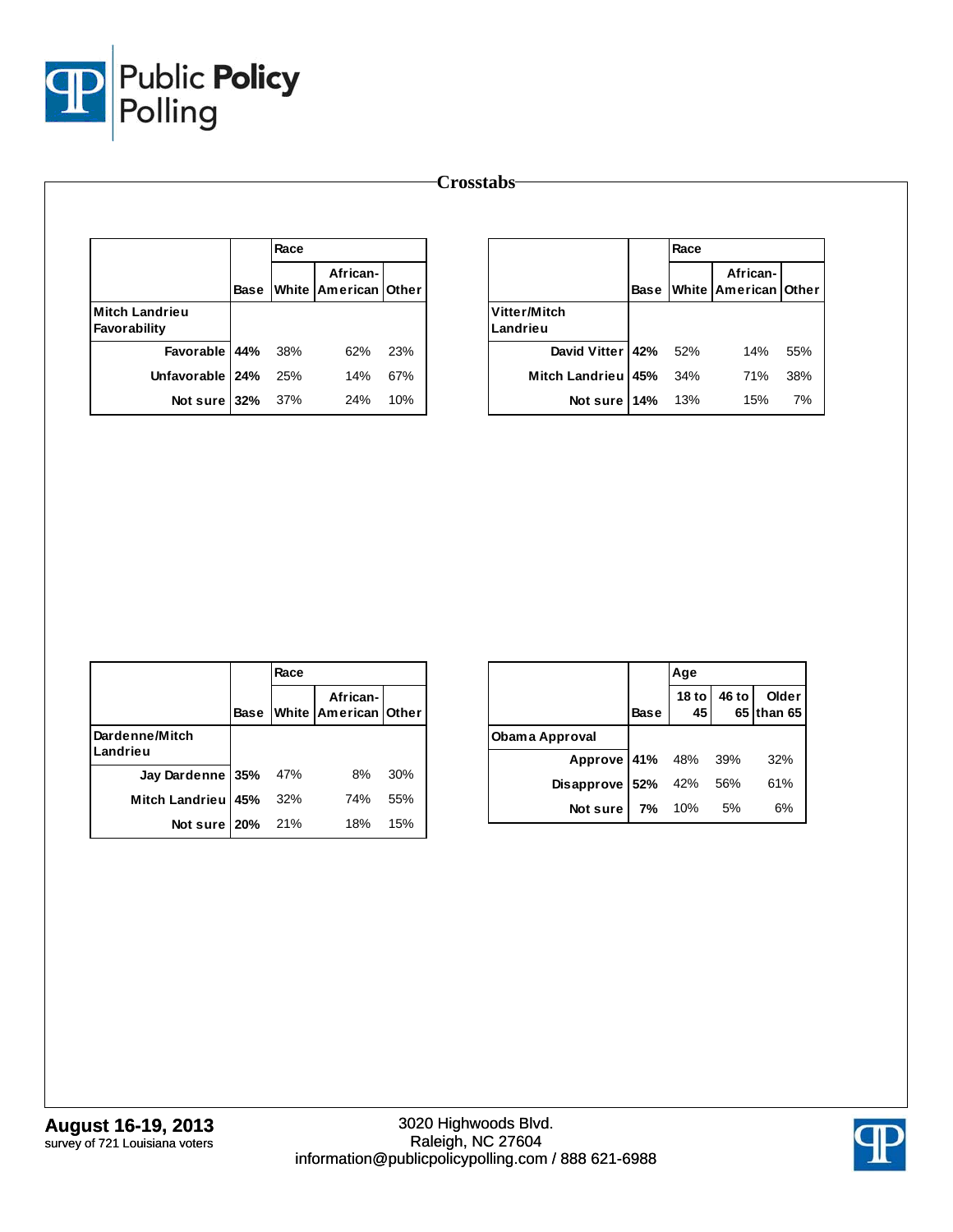

| <b>Crosstabs</b> |  |
|------------------|--|
|------------------|--|

|                           |      | Age                    |       |                     |
|---------------------------|------|------------------------|-------|---------------------|
|                           | Base | 18 <sub>to</sub><br>45 | 46 to | Older<br>65 than 65 |
| Mary Landrieu<br>Approval |      |                        |       |                     |
| Approve 46% 42% 50%       |      |                        |       | 45%                 |
| Disapprove 43% 40% 45%    |      |                        |       | 46%                 |
| Notsure $10\%$ 17%        |      |                        | .5%   | 9%                  |

|                              |             | Age                    |       |                     |
|------------------------------|-------------|------------------------|-------|---------------------|
|                              | <b>Base</b> | 18 <sub>to</sub><br>45 | 46 to | Older<br>65 than 65 |
| <b>Cassidy Favorability</b>  |             |                        |       |                     |
| <b>Favorable 24%</b> 25% 23% |             |                        |       | 24%                 |
| Unfavorable $27\%$ 23% 32%   |             |                        |       | 26%                 |
| Not sure   49% 52% 45%       |             |                        |       | 50%                 |

|                              |             | Age                    |       |                     |
|------------------------------|-------------|------------------------|-------|---------------------|
|                              | <b>Base</b> | 18 <sub>to</sub><br>45 | 46 to | Older<br>65 than 65 |
| <b>Guillory Favorability</b> |             |                        |       |                     |
| <b>Favorable 17%</b> 21% 13% |             |                        |       | 16%                 |
| Unfavorable   23% 19% 26%    |             |                        |       | 22%                 |
| Not sure 61% 60% 61%         |             |                        |       | 63%                 |

|                            |             | Age              |       |                     |
|----------------------------|-------------|------------------|-------|---------------------|
|                            | <b>Base</b> | 18 <sub>to</sub> | 46 to | Older<br>65 than 65 |
| <b>Maness Favorability</b> |             |                  |       |                     |
| <b>Favorable 6%</b> 8%     |             |                  | 5%    | 3%                  |
| Unfavorable 25% 27%        |             |                  | 25%   | 24%                 |
| Not sure 69%               |             | 65% 70%          |       | 73%                 |

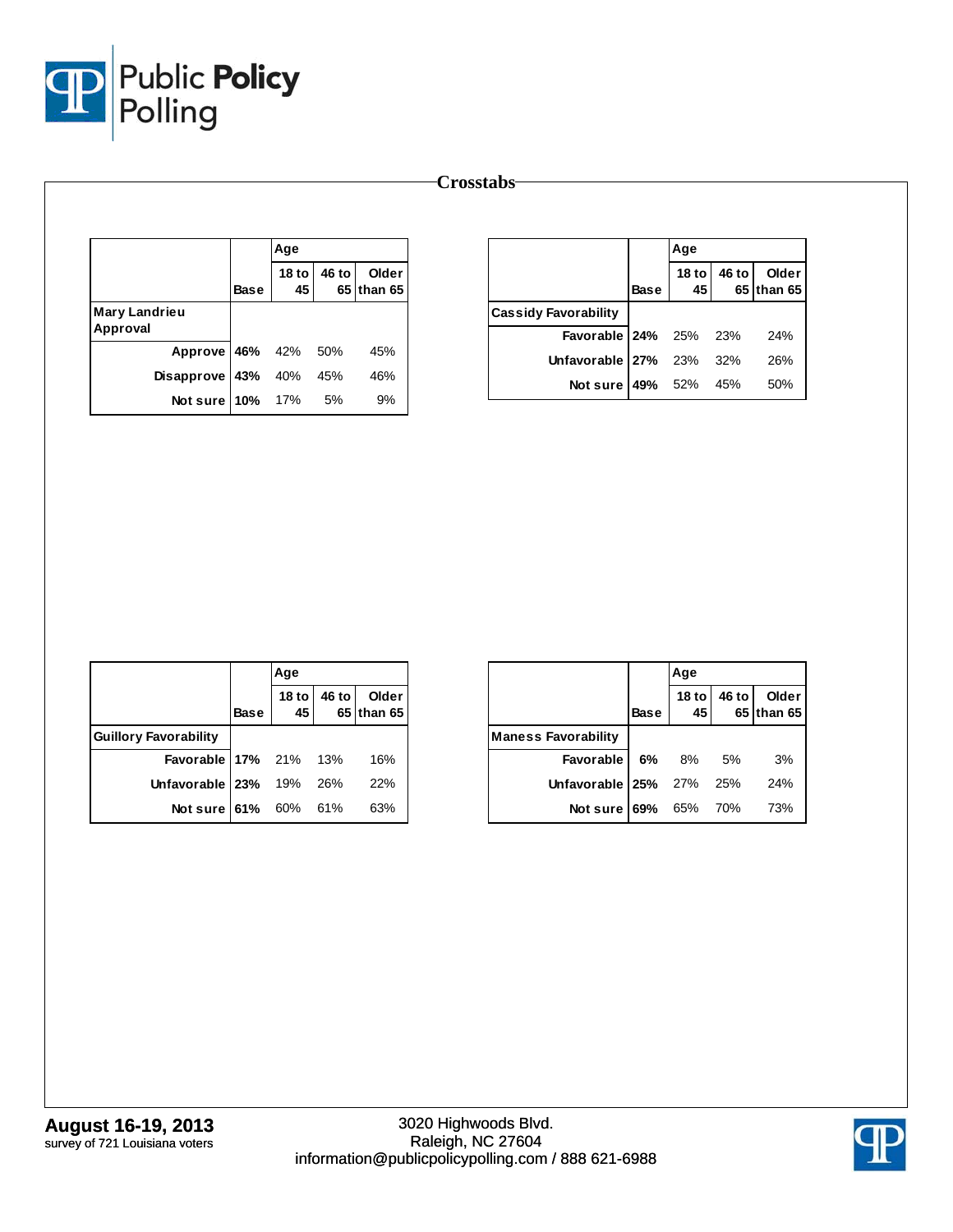

|                                       |      | Age                 |       |                     |
|---------------------------------------|------|---------------------|-------|---------------------|
|                                       | Base | 18 to $\vert$<br>45 | 46 to | Older<br>65 than 65 |
| Cassidy/Guillory/La-<br>ndrieu/Maness |      |                     |       |                     |
| Bill Cassidy 20% 13% 24%              |      |                     |       | 25%                 |
| <b>Elbert Guillory</b>                |      | 6% 8%               | 5%    | 4%                  |
| Mary Landrieu 47% 50%                 |      |                     | 47%   | 44%                 |
| Rob Maness 2% 2%                      |      |                     | 2%    | 3%                  |
| Undecided 25% 27% 23%                 |      |                     |       | 24%                 |

|                                 |             | Age           |       |                     |
|---------------------------------|-------------|---------------|-------|---------------------|
|                                 | <b>Base</b> | $18$ to<br>45 | 46 to | Older<br>65 than 65 |
| Cassidy/Landrieu/M-<br>aness    |             |               |       |                     |
| <b>Bill Cassidy 24%</b> 21% 23% |             |               |       | 29%                 |
| Mary Landrieu                   |             | 48% 50% 48%   |       | 43%                 |
| <b>Rob Maness</b>               | 5%          | 2% 7%         |       | 8%                  |
| Undecided 23% 27%               |             |               | 22%   | 20%                 |

|                                 |             | Age                    |       |                     |
|---------------------------------|-------------|------------------------|-------|---------------------|
|                                 | <b>Base</b> | 18 <sub>to</sub><br>45 | 46 to | Older<br>65 than 65 |
| Cassidy/Landrieu                |             |                        |       |                     |
| <b>Bill Cassidy 40%</b> 34% 42% |             |                        |       | 45%                 |
| Mary Landrieu 50% 54% 49%       |             |                        |       | 45%                 |
| Undecided 10% 12%               |             |                        | 9%    | 10%                 |

|                         |             | Aqe              |        |                       |
|-------------------------|-------------|------------------|--------|-----------------------|
|                         | <b>Base</b> | 18 <sub>to</sub> | 46 to  | Older<br>$65$ than 65 |
| Guillory/Landrieu       |             |                  |        |                       |
| Elbert Guillory 36% 30% |             |                  | 39%    | 40%                   |
| Mary Landrieu           | 50%         | 52%              | 50%    | 49%                   |
| Undecided 14%           |             | 18%              | $11\%$ | 12%                   |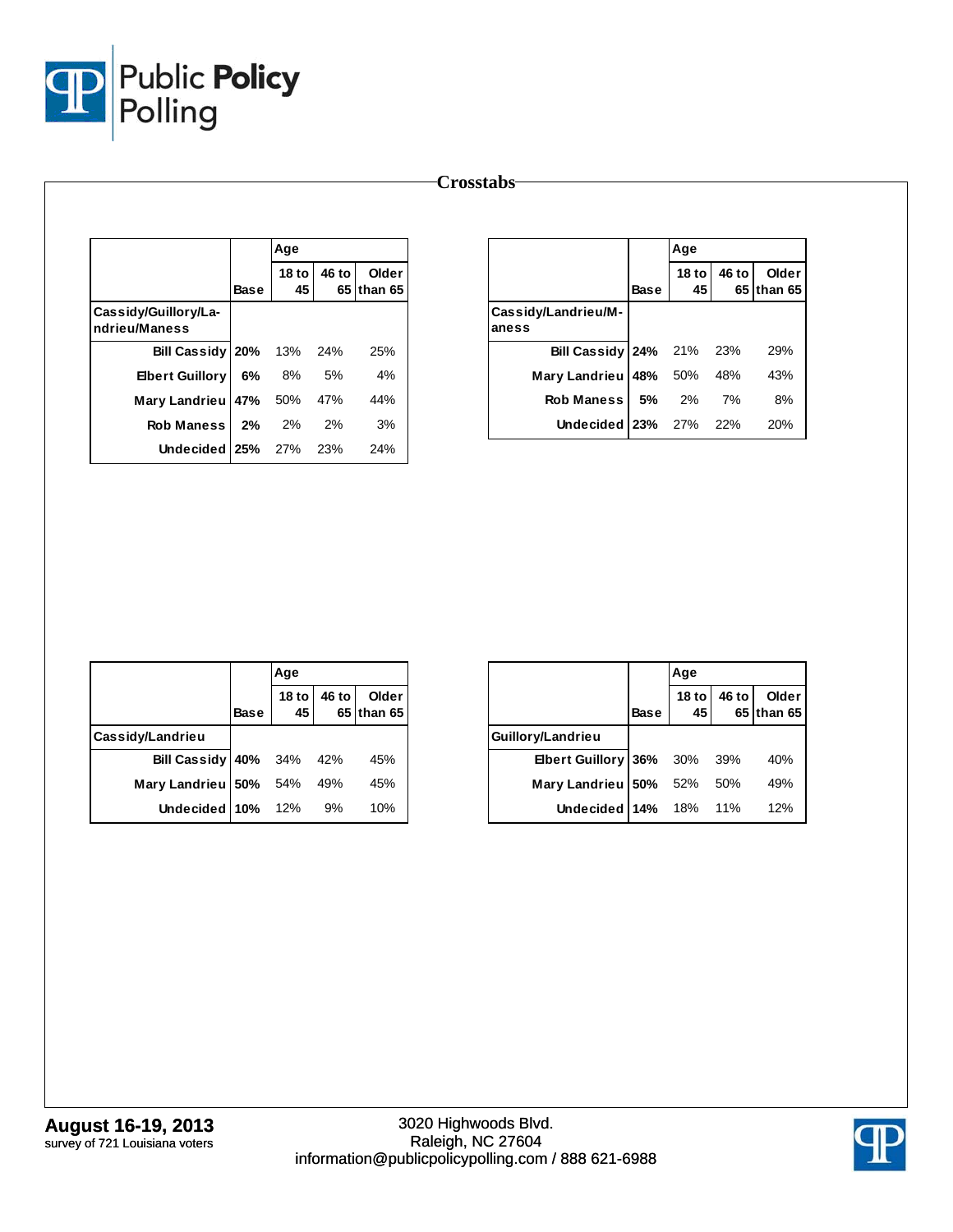

| Crosstabs |  |
|-----------|--|
|-----------|--|

|                             |             | Aqe                 |       |                     |
|-----------------------------|-------------|---------------------|-------|---------------------|
|                             | <b>Base</b> | 18 to $\vert$<br>45 | 46 to | Older<br>65 than 65 |
| Maness/Landrieu             |             |                     |       |                     |
| Rob Maness 37% 33% 40%      |             |                     |       | 39%                 |
| Mary Landrieu   50% 52% 49% |             |                     |       | 47%                 |
| Undecided 13% 15% 11%       |             |                     |       | 14%                 |

|                             |             | Age           |       |                     |
|-----------------------------|-------------|---------------|-------|---------------------|
|                             | <b>Base</b> | 18 to 1<br>45 | 46 to | Older<br>65 than 65 |
| <b>Vitter Approval</b>      |             |               |       |                     |
| Approve 43% 36% 46%         |             |               |       | 49%                 |
| Disapprove 40% 42% 39%      |             |               |       | 38%                 |
| <b>Not sure 17%</b> 22% 15% |             |               |       | 14%                 |

|                          |             | Age           |       |                     |
|--------------------------|-------------|---------------|-------|---------------------|
|                          | <b>Base</b> | $18$ to<br>45 | 46 to | Older<br>65 than 65 |
| Dardenne<br>Favorability |             |               |       |                     |
| Favorable 32% 29%        |             |               | 34%   | 33%                 |
| Unfavorable 19%          |             | 18%           | 23%   | 15%                 |
| Not sure   49% 53% 44%   |             |               |       | 52%                 |

|                                       |             | Age           |       |                     |
|---------------------------------------|-------------|---------------|-------|---------------------|
|                                       | <b>Base</b> | $18$ to<br>45 | 46 to | Older<br>65 than 65 |
| <b>Mitch Landrieu</b><br>Favorability |             |               |       |                     |
| <b>Favorable 44%</b> 44% 48%          |             |               |       | 36%                 |
| Unfavorable $24\%$ 25% 21%            |             |               |       | 29%                 |
| Not sure 32% 31% 31%                  |             |               |       | 35%                 |